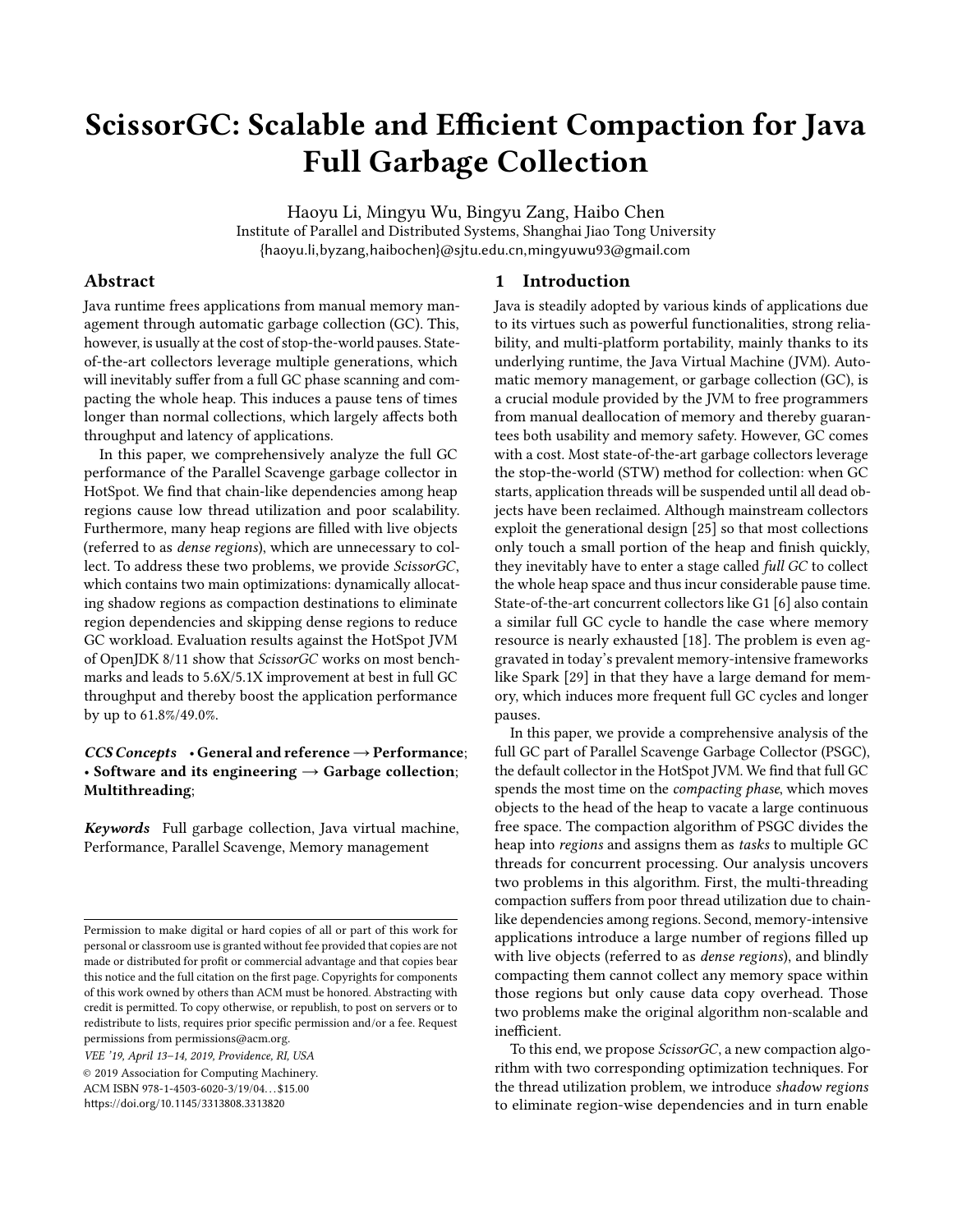more threads to run in parallel. For the compaction efficiency problem, we provide a region skipping design to avoid compacting and moving dense regions. We have also discussed the design tradeoff of ScissorGC and provided several techniques to mitigate the overhead ScissorGC introduces.

We have implemented ScissorGC in the HotSpot JVM of OpenJDK 8 and compared it with the vanilla PSGC over applications from various benchmark suites. The evaluation result confirms that our optimizations make full GC much more scalable and improve the full GC throughput for most applications by up to 5.6X and thereby shorten the execution time of most applications by up to 61.8%. We have also ported ScissorGC into the latest OpenJDK 11 to integrate with other optimizations on full GC [\[27\]](#page-13-3) and improve the full GC throughput by up to 5.1X and the application throughput by up to 49.0%. The source code of ScissorGC is available at <https://ipads.se.sjtu.edu.cn:1312/opensource/scissorgc>.

To summarize, the contributions of this paper include:

- A detailed analysis of the compaction algorithm of full GC to uncover the sources of its inefficiency. ([§3\)](#page-3-0)
- ScissorGC, a new compaction algorithm with two corresponding optimization techniques to resolve the performance problems. ([§4\)](#page-4-0)
- A thorough evaluation with various applications to confirm our optimizations actually work. ([§5\)](#page-7-0)

# <span id="page-1-3"></span>2 Background

## 2.1 Parallel Scavenge

Parallel Scavenge Garbage Collector (PSGC) is the default garbage collector in the HotSpot JVM of OpenJDK 8. It collects objects in a stop-the-world fashion: when a GC cycle starts, all mutator threads must be paused and GC threads will take over. Mutators cannot be executed until all GC threads have finished their work. This design avoids complicated coordination between mutators and GC threads and in turn reaches satisfying GC throughput, but it may greatly affect the application latency.

```
1 class Region {
2 // Fields in vanilla PSGC
3 int dcount;
4 int live_obj_size;
5 char* dest_addr;
6 Region*[] src_regions;
7 ...
8
9 // Added by ScissorGC
10 int shadow;
11 int status;
```

```
12 }
```
Figure 1. The definition of Region in PS full GC

PSGC divides the heap into two spaces: a young space for object creation and an old space to store long-lived objects. The GC algorithm is also two-fold. Young GC is triggered when the young space is used up and only collects the young space. Full GC happens when the memory resource of the whole heap is exhausted and collects both spaces. To reach a satisfying application latency, young space is usually designed as a small fraction of the entire heap so that young GC happens frequently but finishes quickly. However, when full GC must be initiated, mutators will experience a much longer pause. Worse yet, full GC happens quite frequently in memory-intensive applications. Our evaluation on Spark with a 20GB heap shows that full GC cycles happen every 10 seconds and last for 3.35 seconds on average. Meanwhile, the worst-case pause time is 11.4X that of a young GC cycle. Therefore, the primary concern of our work is to mitigate the prohibitive pauses caused by full GC.

# <span id="page-1-2"></span>2.2 Full GC algorithm

Full GC is a multi-threaded, compaction-based algorithm that copies all live objects into the beginning of the old space to vacate a large continuous free memory space. PSGC implements full GC as a three-phase algorithm, including marking phase, summary phase, and compacting phase. These phases are region-based: PSGC partitions the JVM heap into continuous regions of equal size (512KB by default in PSGC) and compacts live objects within the same region together. The data structure of Region is shown in Figure [1.](#page-1-0) We next briefly explain these three phases below.

Marking phase. In the first marking phase, GC threads will search for live objects from known roots, such as onstack references and static variables. All reachable objects from roots will be marked as alive, and their sizes will be added to the live\_obj\_size of the very regions.

Summary phase. After the marking phase, PSGC will calculate a heap summary for all regions based on their live\_obj\_size. After the summary phase, a mapping between regions is generated with the *source* regions field so that each source region will have its own destination regions<sup>[1](#page-1-1)</sup> for object copying. The summary phase also generates per-region indices, i.e., *dest\_addr*, with which GC threads can calculate the destination address of any live objects inside a region.

Compacting phase. Live objects will not be moved or modified until the last compacting phase. Since the compacting phase is costly and usually accounts for over 70% of the overall full GC time, we will focus on optimizing this phase in this work. The compacting phase is still region-based: each destination region stands for a task, and GC threads will concurrently fetch destination regions and fill them up with live objects from their corresponding source regions. Reference updates for live objects also occur after copying

<span id="page-1-1"></span> ${}^{1}$ A source region can have one or two destination regions.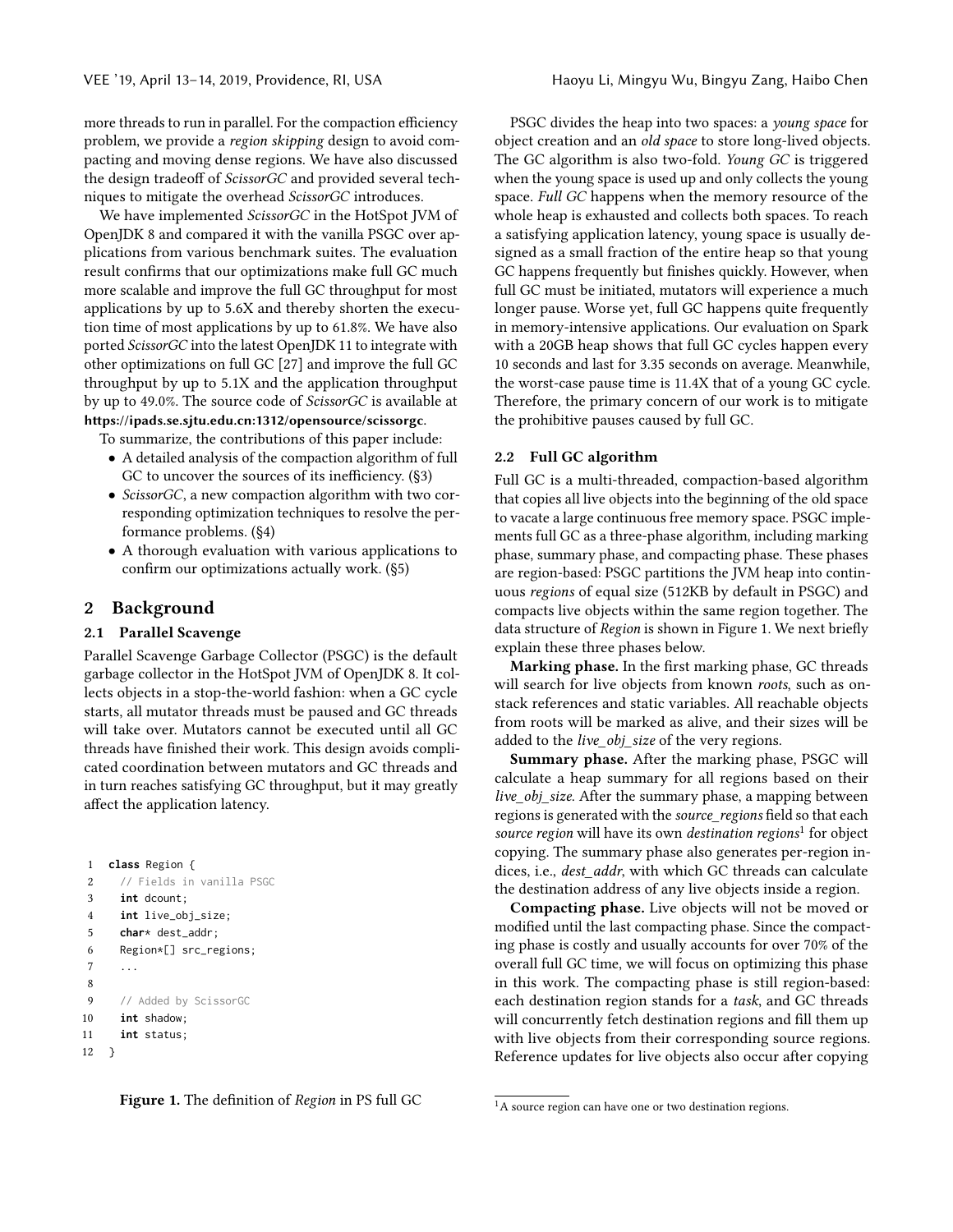<span id="page-2-0"></span>



(c) thread 0 fills region 1, and the first three regions are then compact



<span id="page-2-1"></span>

Figure 3. An example of the work stealing in full GC

them to destination regions. Since destination regions themselves are also source regions for others, the GC threads must not process them until all live objects within them are evacuated to their destinations. This processing order is preserved by maintaining a variable for each region named destination count, or *dcount*, to memorize how many destination regions (excluding itself) depend on it. The summary phase will calculate the initial dcount for each region. In the compacting phase, once a GC thread fills up a destination region, it will decrement dcount by one for all corresponding source regions. When a region's dcount reaches zero, all live objects within it have been evacuated so it can serve as a destination region. It will thereby be pushed into the working stack of the GC thread which decrements its dcount to zero and poised to accept live objects from its source regions. Those dependencies among regions can be used to construct a dependency graph to shape the execution behavior of GC threads.

We provide an example in Figure [2](#page-2-0) to further illustrate the compaction algorithm. This example consists of six heap regions and two available GC threads. At the summary phase, since region 0 and region 2 contain no live objects, they depend on nothing and get a zero dcount. Other regions, on the contrary, keep a non-zero *dcount* and their own dependencies. When the compacting phase starts, regions with a zero dcount (i.e., region 0 and 2) will be assigned to the

working stack of thread 0 and 1 respectively for processing (Figure [2.](#page-2-0)a). Those two GC threads will copy live objects from other regions to the under-processed ones, according to the per-region indices generated in the summary phase. After region 0 is processed by thread 0, the *dcount* of region 1 will be decreased to 0, which makes region 1 available for processing. Since region 1 initially depends on region 0 and should serve as a source region for region 3 and 4, it will be pushed to the stack of thread 0 (as shown in Figure [2.](#page-2-0)b). On the contrary, when thread 1 finishes processing region 2, region 5 will not be pushed to the working stack as it is the last region in this example and no region relies on it. Similarly, when the task on region 1 is complete, region 3 and 4 will not be processed; all live objects have been compacted at that time and the compacting phase terminates (Figure [2.](#page-2-0)c).

Optimizations. Since not all destination regions are available at the beginning of compaction, PSGC can only assign those available regions to GC threads initially. This design, unfortunately, is likely to result in a load imbalance. Consider the example in Figure [3.](#page-2-1)a, where region 0, 1, and 2 are relied on by subsequent regions (region 3, 4, and 5). Since the first three regions are available at the beginning of compaction, they will be assigned to two GC threads in a round-robin manner. If thread 1 runs much faster than thread 0 and finishes copying objects from region 4 to region 1 in advance,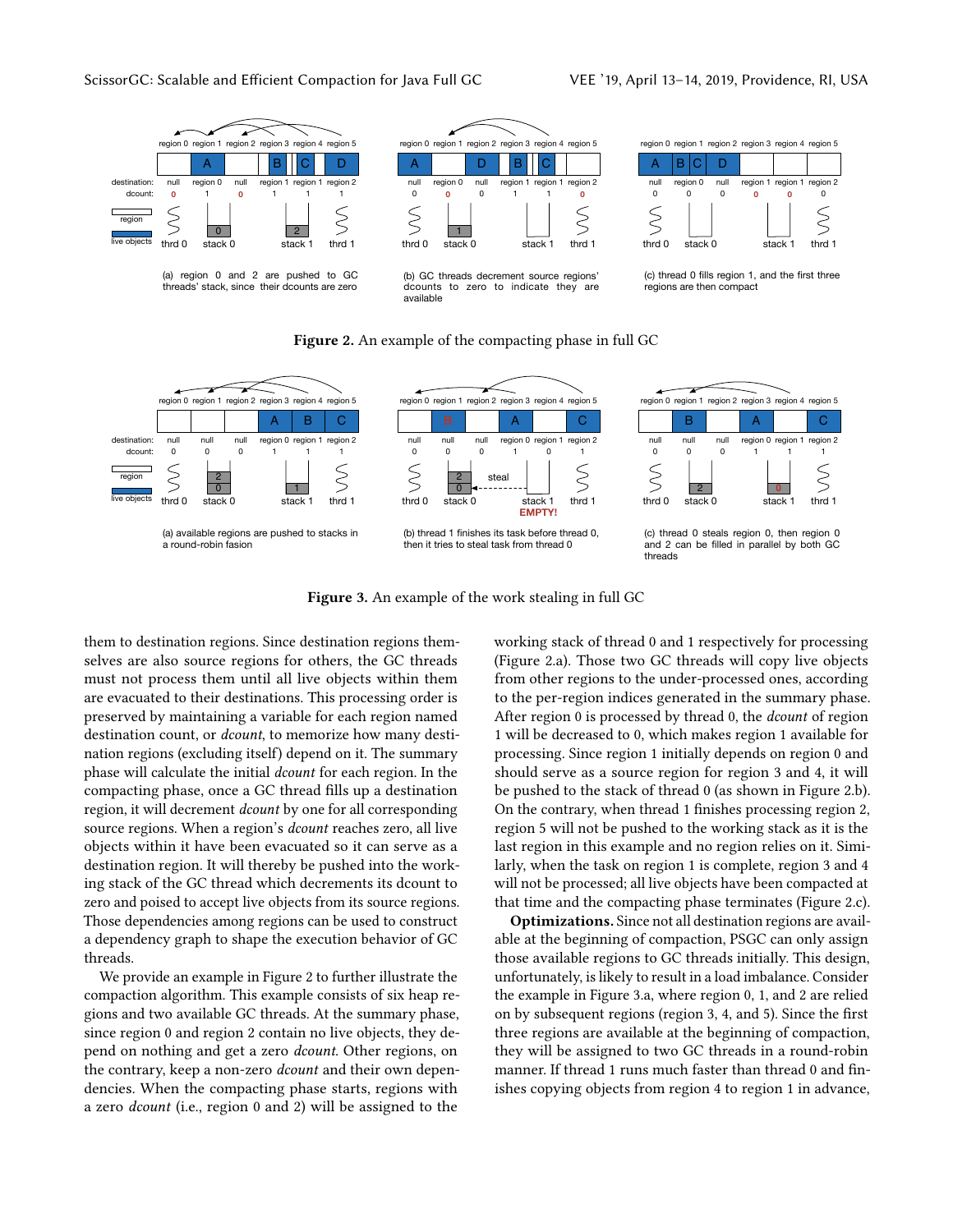it will become idle since no regions depend on region 4 (Figure [3.](#page-2-1)b). To avoid starvation of GC threads, full GC enables work stealing so that GC threads can steal available regions from other threads after their own working stacks are fully drained. In this example, thread 1 will fetch region 0 from thread 0's working stack to achieve load balance (Figure [3.](#page-2-1)c).

Full GC also specially handles regions at the beginning of the heap. If most objects in those regions are alive (named dense regions in PSGC), the benefit of moving them forward is diminishing. Consequently, full GC will instead organize them as a dense prefix and avoid moving any objects therein. Although dense prefixes can avoid data copying, they can only be used to optimize regions at the head of a heap.

## <span id="page-3-0"></span>3 Analysis

#### 3.1 Thread Utilization

Although the compacting phase supports multi-threading, our results show that it suffers from low thread utilization and induces poor scalability in many applications. We evaluate Derby [\[31\]](#page-13-4) in the SPECjvm2008 benchmark suite [\[23\]](#page-13-5) as an example to support our claim. Figure [4](#page-3-1) shows the execution behavior of 16 GC threads (x-axis) in the compacting phase over time (y-axis). The result indicates that all threads only spend a small fraction of time (8.0% on average) working on compaction (colored bars) while wasting CPU resources on stealing in vain (blanks). The terrible utilization rate also causes poor scalability (shown in Section [5.5\)](#page-9-0) and strongly motivates us to optimize it.

<span id="page-3-1"></span>

Figure 4. Thread utilization in the full GC compacting phase of Derby

We have further profiled work stealing by dumping the working stack for every thread and find that all except one stack are empty for most of the time. The non-empty stack, however, has only one task being processed, which is not available for stealing. As mentioned in Section [2.2,](#page-1-2) a destination region cannot be processed until its dcount reaches

zero. Therefore, the Derby scenario happens when the dependency graph contains long dependency chains as illustrated in Figure [5.](#page-3-2) This simplified case comprises four regions and all regions have only one destination, which forms a dependency chain, where only one region is available for processing at any time. Consequently, other threads will always fail to steal due to lack of available tasks.

<span id="page-3-2"></span>

Figure 5. An example of dependency chains, the culprit for poor thread utilization

#### 3.2 Compaction Efficiency

Memory-intensive applications like Spark have a keen demand for memory resources and request tens or hundreds of gigabytes for their Java heaps, which introduces tens of thousands of destination regions during full GC. To process such a number of regions without inducing large pauses, the compaction efficiency must be greatly optimized.

We have used Spark as an example of memory-intensive applications to study their memory behaviors. When running the built-in page rank application on Spark with a 20GB heap, we collect the region-related statistics at each full GC cycle and the observations are described below.

Dense regions are quite common. In our evaluation, 49.4% of heap regions on average are dense regions. We have even observed extreme cases where dense regions occupy over 80% of the whole heap. Consider region 1 in Figure [2.](#page-2-0)a, since it only contains live objects, compacting it is meaningless for it does not help to reclaim any memory space. Even worse, the compaction algorithm has to move the whole region forward and cause considerable data copy overhead (copying to region 0 in this example). Therefore, specially processing those dense regions can greatly optimize the compaction efficiency.

Previous optimizations fail to help. PSGC has provided the dense prefix optimization (mentioned in Section [2.2\)](#page-1-2) to avoid compacting dense regions at the beginning of the heap. Unfortunately, dense regions are dispersed throughout the whole heap, so many of them cannot benefit from the optimization and thus suffer from unnecessary compaction. Our evaluation shows that 60.5% of dense regions are outside the dense prefix, which suggests great potential for further optimizations.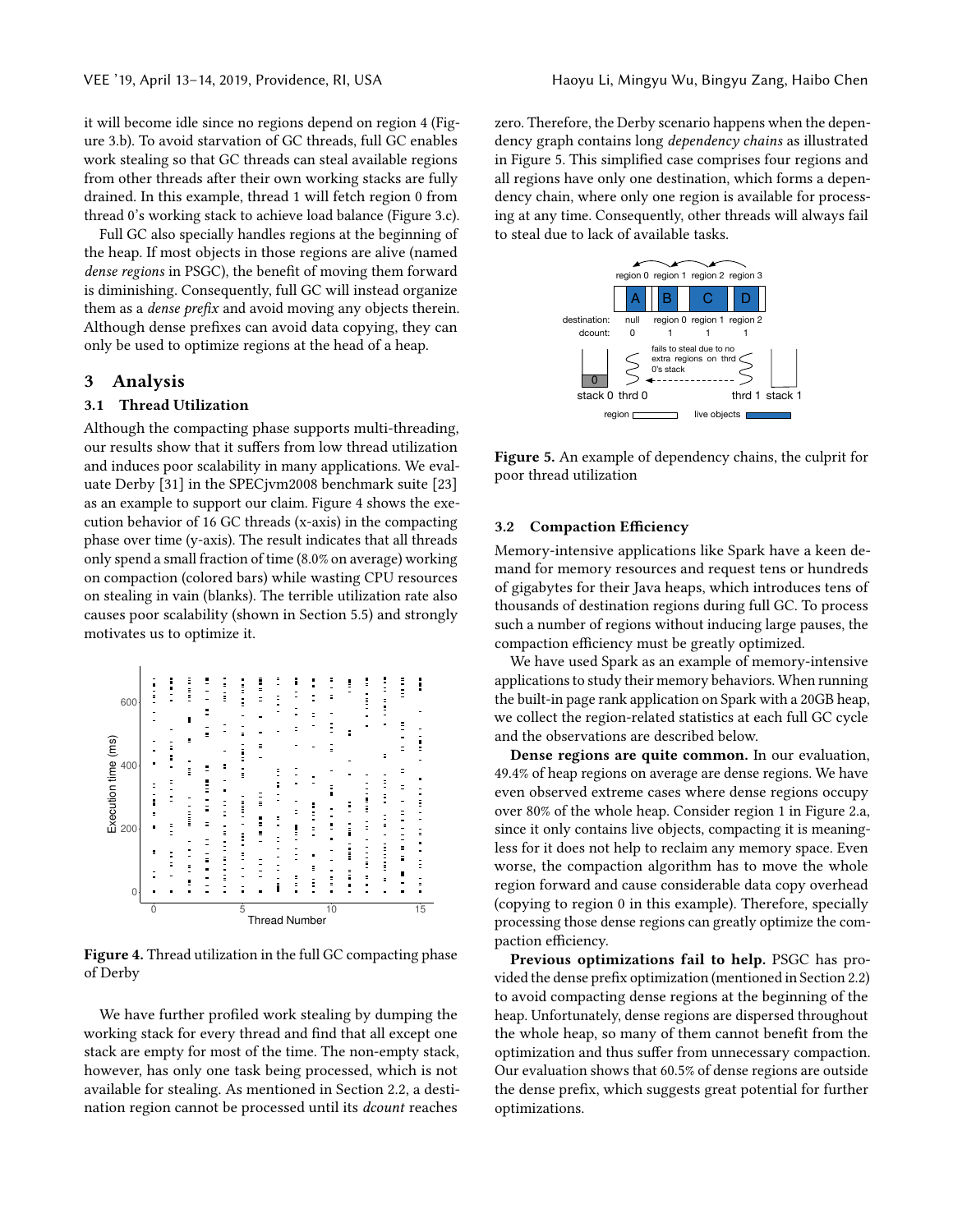Large objects are the culprit for dense regions. We have also looked into each dense region to study its composition. We observed that 74.5% of dense regions are part of large objects. Those large objects are usually data arrays, such as arrays of doubles, integers, long integers, and Scala Tuples<sup>[2](#page-4-1)</sup>. This happens because applications like Spark are usually based on huge datasets, which generate many large arrays whose size can span multiple heap regions. The largest array object in our test consumes more than 18MB heap space, which introduces 36 consecutive dense regions. Furthermore, those objects live long because Spark allows users to cache huge datasets in the heap memory for future reuse [\[28\]](#page-13-6), so they will survive many GC cycles and finally induce a large number of dense regions in full GC. The cache behavior is very common in today's memory-intensive frameworks [\[4,](#page-12-1) [7,](#page-12-2) [11\]](#page-12-3).

To conclude, memory-intensive applications usually introduce many dense regions in full GC and compacting them is not effective to reclaim memory resource. However, the current compaction algorithm still blindly processes most dense regions as normal ones, which induces poor compaction efficiency. This observation motivates us to avoid compacting and moving dense regions for better performance.

# <span id="page-4-0"></span>4 Optimizations

As analyzed in Section 3, there are two major performance issues in the compaction algorithm of full GC: limited thread utilization due to chain-like region dependencies and inefficient compaction for dense regions. To resolve these problems, we introduce ScissorGC in this section, which contains two optimization techniques: shadow regions and region skipping.

## <span id="page-4-3"></span>4.1 Shadow Region

Basic idea. The goal of the shadow region optimization is to allow threads to steal unavailable regions. Specifically, when a GC thread encounters a stealing failure, it will turn to unavailable regions rather than spin or sleep. Since an unavailable region still contains live objects and cannot serve as a destination for the moment, the GC thread needs to allocate a shadow region as its substitute and directly copy live objects into the shadow one. Live objects within the shadow region will be copied back once the destination count of the corresponding stolen region reaches zero. This design improves the success rate of work stealing and thereby achieves better thread utilization.

Implementation. We implement shadow regions as a complement to work stealing. In PS full GC, work stealing is implemented as StealTask: when a GC thread cannot find any available regions to process, it will fetch a StealTask to start stealing. If the GC thread manages to steal a region <span id="page-4-2"></span>Algorithm 1 The algorithm of shadow region

|            | <b>Algorithm 1</b> The algorithm of shadow region                              |  |  |  |
|------------|--------------------------------------------------------------------------------|--|--|--|
| 1:         | <b>function</b> STEALTASK                                                      |  |  |  |
| 2:         | while there is still other task running do                                     |  |  |  |
| 3:         | if $T$ steals an available region then                                         |  |  |  |
| 4:         | fill region                                                                    |  |  |  |
| 5:         | drain the working stack of $T$                                                 |  |  |  |
| 6:         | else if $T$ finds an unavailable region then                                   |  |  |  |
| 7:         | FILLSHADOWREGION(region)                                                       |  |  |  |
| 8:         | drain the working stack of $T$                                                 |  |  |  |
| 9:         | else                                                                           |  |  |  |
| 10:        | T spins or falls asleep                                                        |  |  |  |
| 11:        | end if                                                                         |  |  |  |
| 12:        | end while                                                                      |  |  |  |
| 13:        | end function                                                                   |  |  |  |
| 14:        |                                                                                |  |  |  |
| 15:        | function FILLSHADOWREGION(region)                                              |  |  |  |
| 16:        | region.shadow = acquire a shadow region                                        |  |  |  |
| 17:        | while region.shadow is not full do                                             |  |  |  |
| 18:        | $next\_src$ = the next source region of region                                 |  |  |  |
| 19:        | MOVEOBJECT(next_src, region.shadow)                                            |  |  |  |
| 20:        | DECREMENTDESTINATIONCOUNT(next_src)                                            |  |  |  |
| 21:        | end while                                                                      |  |  |  |
| 22:        | <b>if</b> region.dcount == 0 <b>then</b>                                       |  |  |  |
| 23:        | COPYBACK(region)                                                               |  |  |  |
| 24:        | end if                                                                         |  |  |  |
|            | 25: end function                                                               |  |  |  |
| 26:        |                                                                                |  |  |  |
|            | 27: function DECREMENTDESTINATIONCOUNT(region)                                 |  |  |  |
| 28:        | region.dcount--                                                                |  |  |  |
| 29:        | if $region.dcount == 0$ then                                                   |  |  |  |
| 30:        | if region.shadow == NULL then                                                  |  |  |  |
| 31:        | push region to the working stack of T                                          |  |  |  |
| 32:        | else if region.shadow is full then                                             |  |  |  |
| 33:        | COPYBACK(region)                                                               |  |  |  |
| 34:        | end if                                                                         |  |  |  |
| 35:        | end if<br>36: end function                                                     |  |  |  |
|            |                                                                                |  |  |  |
| 37:        |                                                                                |  |  |  |
|            | 38: function COPYBACK(region)<br>copy the data of region.shadow back to region |  |  |  |
| 39:<br>40: | release the shadow region region.shadow                                        |  |  |  |
| 41:        | $region. shadow = NULL$                                                        |  |  |  |
|            | 42: end function                                                               |  |  |  |
|            |                                                                                |  |  |  |

from others, it will process the region and drain its own working stack (line 3-5 of Algorithm [1\)](#page-4-2). When encountering a stealing failure, GC threads will spin or fall asleep in the original design (line 9-10). We instead have modified its logic to search for an unavailable region to fill with the help of shadow regions (line 6-8).

To fill an unavailable region, GC threads first acquire a shadow region (line 16) and copy live objects from source regions to the shadow one until it is full (line 17-19). This

<span id="page-4-1"></span> $2$ Tuples are prevalently used in Scala. Programmers can easily define a two-dimensional tuple with code like "x = (10, 20)".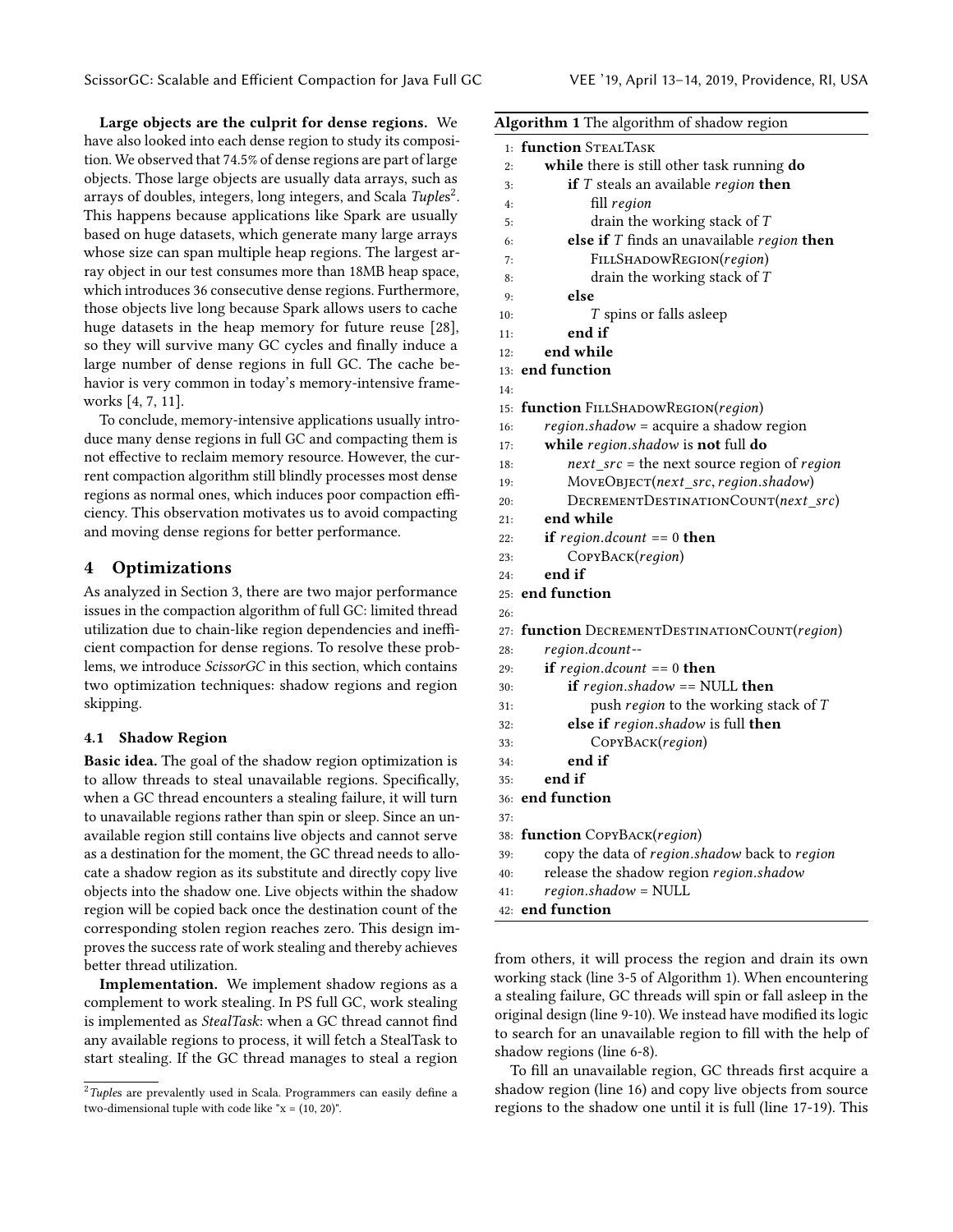step also memorizes the shadow region in a newly-added per-region field, shadow. When all live objects of a source region have been evacuated to the corresponding shadow regions, the GC thread should decrement the destination count for this source region (line 20), and push the region into its working stack if it becomes available (i.e. dcount becomes 0). After filling the shadow region, GC threads will copy data therein back to its corresponding heap region if that region has become available (line 22-24). Otherwise, the data will be copied back once the heap region turns available (line 32-34).

Discussions. Since multiple GC threads may fetch the same unavailable region simultaneously (line 6-7 and line 30- 31), ScissorGC atomically marks regions to avoid repeated processing. To this end, ScissorGC introduces a variable named status for each region (see Figure [1\)](#page-1-0), and GC threads leverage atomic Compare-And-Swap (CAS) instructions to update this variable to mark the corresponding region as being processed. Those atomic instructions guarantee that each destination region is processed exactly once by GC threads, and they are cheap compared to other synchronization primitives such as locks.

To handle the requests for shadow region allocation, a straw-man design is to allocate off-heap memory. However, this strategy may consume too much memory, and the write latency of newly allocated shadow regions is observably slower than that of heap regions due to worse data locality. Fortunately, we find an interesting feature in young GC, which guides us to reuse regions in the young space for less memory consumption and better locality.

<span id="page-5-0"></span>

Figure 6. A brief introduction to young GC

The young space in PSGC is divided into three parts: an eden space to serve for memory allocation, and two survivor spaces to store objects which have survived at least one GC cycle.

Consider Figure [6.](#page-5-0)(a), when young GC starts, one empty survivor space (known as to space) will accept objects from

the eden space and the other non-empty survivor space<sup>[3](#page-5-1)</sup> (known as from space). During this young GC cycle, live objects in from space will be evacuated, then it becomes empty while to space contains live objects (shown in Figure [6.](#page-5-0)b).

Therefore, the role of those two survivor spaces will be swapped at the end of young GC (as shown in Figure [6.](#page-5-0)c), and live objects will be copied to the new to space in the next young GC cycle. The observation is that only one survivor space at a time actually contains live objects. We thereby always leverage the empty survivor space to allocate shadow regions (line 16). In the case where the survivor space is not enough, we will fall back to the slow path and allocate some extra shadow regions out of Java heap memory. Once objects in a shadow region have been copied back to heap regions, it will be recycled into a LIFO region stack for future reuse (line 40). These optimizations can improve both memory efficiency and data locality (shown in Section [5.6\)](#page-10-0).

To find an unavailable region to fill, a GC thread linearly scans the heap from its last processed region and picks the first unavailable one (line 6). It is possible to apply more sophisticated heuristics to maximize the benefit of shadow regions. For example, GC threads can choose a region heavily depended by other ones so as to generate available regions as many as possible for other threads to steal. This design indeed reduces the usage of shadow regions to avoid additional overhead, but it may also introduce heavy computation and more metadata maintenance. Therefore, we decide to exploit the previously mentioned mechanism due to its satisfying efficiency.

#### 4.2 Region Skipping

Basic idea. The basic idea of region skipping is to avoid data movement for dense regions. To achieve this goal, we need to find out all the dense regions and skip over them when establishing mappings between destination and source regions in the summary phase. Those regions will not be moved in the subsequent compacting phase, and the compaction efficiency can be boosted if a considerable number of regions is skipped.

Implementation. Algorithm [2](#page-6-0) presents the pseudocode of the region skipping. In the summary phase, PSGC traverses all the regions to establish the source-to-destination mapping (line 3-12). We have modified the summary phase to record all the dense regions (line 2), and exclude them from the mapping so that they will not be moved by the subsequent compacting phase. The branch code in line 5 only allows regions which are not dense to become a source region for others, while the function SkipDenseRegion in line 10 avoids assigning a dense region as a destination by skipping its address range.

<span id="page-5-1"></span> $3$ When objects have survived many young GC cycles, they will be copied to old space instead. We elide this case here for simplicity.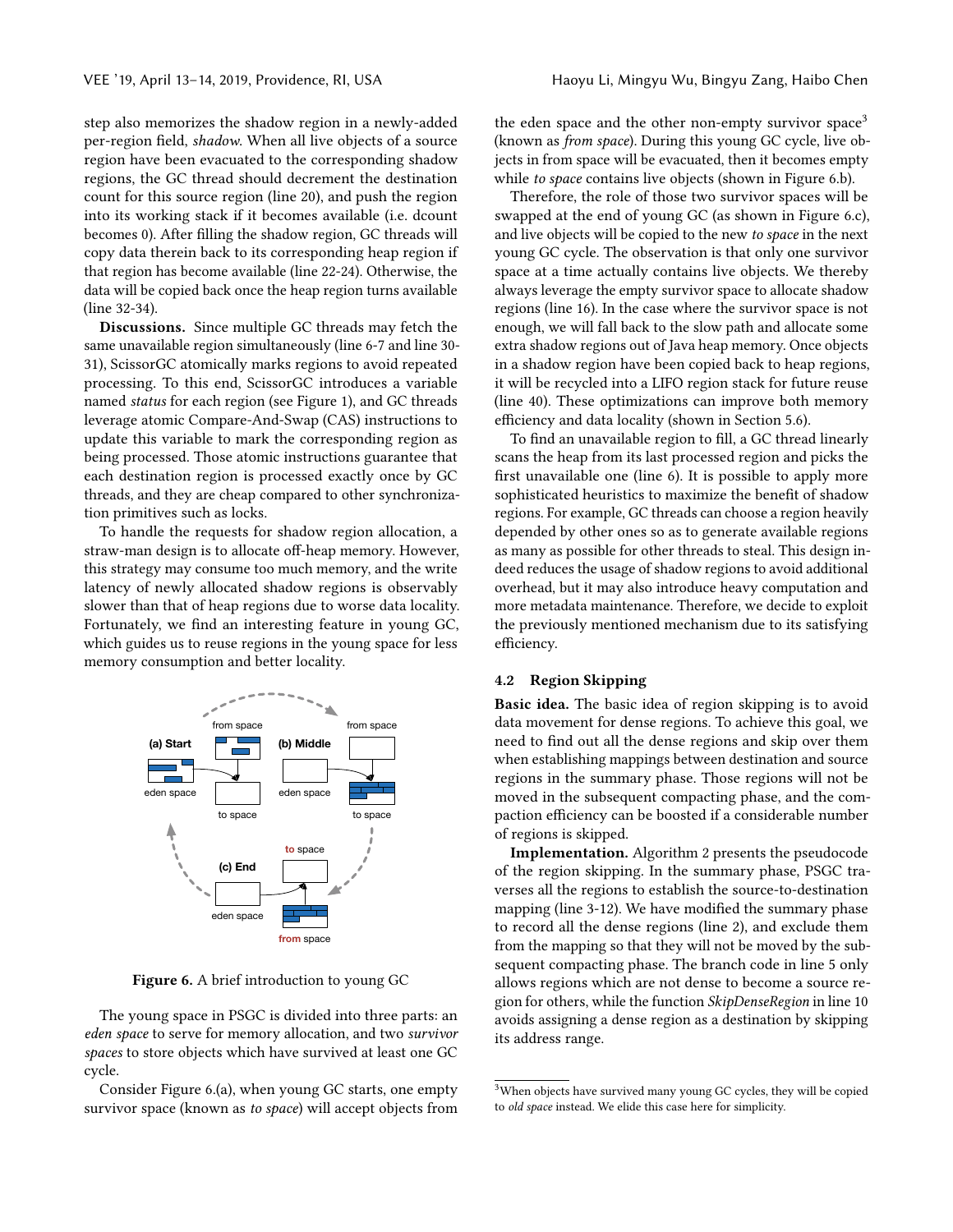<span id="page-6-0"></span>Algorithm 2 The algorithm of region skipping

| function SUMMARYPHASE(beg_region, end_region)<br>1:<br>find out all the dense regions<br>2:<br>$cur\_addr =$ the start address of <i>beg_region</i><br>3:<br>for region = beg_region $\rightarrow$ end_region do<br>4:<br>if region is not dense then<br>5:<br><i>cur_region</i> = the region contains <i>cur_addr</i><br>6:<br>add region to cur_region.src_regions<br>7:<br>region.dest_addr = cur_addr<br>8:<br>$cur\_addr += region.live\_obj\_size$<br>9:<br>$cur\_addr =$ SKIPDENSEREGION( $cur\_addr$ )<br>10:<br>end if<br>11:<br>end for<br>12:<br>shadow_area = acquire a shadow area<br>13:<br>end function<br>14:<br>15:<br>function MOVEOBJECT(src_region, dest_region)<br>16:<br>repeat<br>17:<br>$live\_obj = next$ live object in $src\_region$<br>18:<br>if live_obj is an overflowing object then<br>19:<br>store live_obj in shadow_area as new_obj<br>20:<br>else<br>21:<br>move live_obj to dest_region as new_obj<br>22:<br>end if<br>23:<br>$UPDATEREFERENCES(new_obj)$<br>24:<br>until dest_region is full or src_region is empty<br>25:<br>end function<br>26:<br>27:<br>function UPDATEREFERENCE(obj)<br>28:<br>for all $ref$ in $obj$ do<br>29:<br>$*ref = CALCOBJDESTADDR(*ref)$<br>30:<br>end for<br>31:<br>end function<br>32:<br>33:<br>34: function CALCOBJDESTADDR(obj)<br>$region =$ the region that contains $obj$<br>35:<br>if region is dense then<br>36:<br><b>return</b> obj<br>37:<br><b>else if</b> <i>obj</i> is an overflowing object <b>then</b><br>38:<br>return heap end +<br>39:<br>offset of obj in shadow_area<br>40:<br>end if<br>41:<br>$offset = live bytes before obj in region$<br>42:<br>$result = region.dest\_addr + offset$<br>43:<br>return SKIPDENSEREGION(result)<br>44:<br>end function<br>45:<br>46:<br>function SKIPDENSEREGION(addr)<br>47:<br>while <i>addr</i> is in a dense region do<br>48:<br>$addr \leftarrow$ size of the dense region<br>49:<br>end while<br>50:<br>return addr<br>51:<br>end function<br>52: | -----rr---o |
|----------------------------------------------------------------------------------------------------------------------------------------------------------------------------------------------------------------------------------------------------------------------------------------------------------------------------------------------------------------------------------------------------------------------------------------------------------------------------------------------------------------------------------------------------------------------------------------------------------------------------------------------------------------------------------------------------------------------------------------------------------------------------------------------------------------------------------------------------------------------------------------------------------------------------------------------------------------------------------------------------------------------------------------------------------------------------------------------------------------------------------------------------------------------------------------------------------------------------------------------------------------------------------------------------------------------------------------------------------------------------------------------------------------------------------------------------------------------------------------------------------------------------------------------------------------------------------------------------------------------------------------------------------------------------------------------------------------------------------------------------------------------------------------------------------------------------------------------------------------------------------------------------------------------------------------------------------------------------------------|-------------|
|                                                                                                                                                                                                                                                                                                                                                                                                                                                                                                                                                                                                                                                                                                                                                                                                                                                                                                                                                                                                                                                                                                                                                                                                                                                                                                                                                                                                                                                                                                                                                                                                                                                                                                                                                                                                                                                                                                                                                                                        |             |
|                                                                                                                                                                                                                                                                                                                                                                                                                                                                                                                                                                                                                                                                                                                                                                                                                                                                                                                                                                                                                                                                                                                                                                                                                                                                                                                                                                                                                                                                                                                                                                                                                                                                                                                                                                                                                                                                                                                                                                                        |             |
|                                                                                                                                                                                                                                                                                                                                                                                                                                                                                                                                                                                                                                                                                                                                                                                                                                                                                                                                                                                                                                                                                                                                                                                                                                                                                                                                                                                                                                                                                                                                                                                                                                                                                                                                                                                                                                                                                                                                                                                        |             |
|                                                                                                                                                                                                                                                                                                                                                                                                                                                                                                                                                                                                                                                                                                                                                                                                                                                                                                                                                                                                                                                                                                                                                                                                                                                                                                                                                                                                                                                                                                                                                                                                                                                                                                                                                                                                                                                                                                                                                                                        |             |
|                                                                                                                                                                                                                                                                                                                                                                                                                                                                                                                                                                                                                                                                                                                                                                                                                                                                                                                                                                                                                                                                                                                                                                                                                                                                                                                                                                                                                                                                                                                                                                                                                                                                                                                                                                                                                                                                                                                                                                                        |             |
|                                                                                                                                                                                                                                                                                                                                                                                                                                                                                                                                                                                                                                                                                                                                                                                                                                                                                                                                                                                                                                                                                                                                                                                                                                                                                                                                                                                                                                                                                                                                                                                                                                                                                                                                                                                                                                                                                                                                                                                        |             |
|                                                                                                                                                                                                                                                                                                                                                                                                                                                                                                                                                                                                                                                                                                                                                                                                                                                                                                                                                                                                                                                                                                                                                                                                                                                                                                                                                                                                                                                                                                                                                                                                                                                                                                                                                                                                                                                                                                                                                                                        |             |
|                                                                                                                                                                                                                                                                                                                                                                                                                                                                                                                                                                                                                                                                                                                                                                                                                                                                                                                                                                                                                                                                                                                                                                                                                                                                                                                                                                                                                                                                                                                                                                                                                                                                                                                                                                                                                                                                                                                                                                                        |             |
|                                                                                                                                                                                                                                                                                                                                                                                                                                                                                                                                                                                                                                                                                                                                                                                                                                                                                                                                                                                                                                                                                                                                                                                                                                                                                                                                                                                                                                                                                                                                                                                                                                                                                                                                                                                                                                                                                                                                                                                        |             |
|                                                                                                                                                                                                                                                                                                                                                                                                                                                                                                                                                                                                                                                                                                                                                                                                                                                                                                                                                                                                                                                                                                                                                                                                                                                                                                                                                                                                                                                                                                                                                                                                                                                                                                                                                                                                                                                                                                                                                                                        |             |
|                                                                                                                                                                                                                                                                                                                                                                                                                                                                                                                                                                                                                                                                                                                                                                                                                                                                                                                                                                                                                                                                                                                                                                                                                                                                                                                                                                                                                                                                                                                                                                                                                                                                                                                                                                                                                                                                                                                                                                                        |             |
|                                                                                                                                                                                                                                                                                                                                                                                                                                                                                                                                                                                                                                                                                                                                                                                                                                                                                                                                                                                                                                                                                                                                                                                                                                                                                                                                                                                                                                                                                                                                                                                                                                                                                                                                                                                                                                                                                                                                                                                        |             |
|                                                                                                                                                                                                                                                                                                                                                                                                                                                                                                                                                                                                                                                                                                                                                                                                                                                                                                                                                                                                                                                                                                                                                                                                                                                                                                                                                                                                                                                                                                                                                                                                                                                                                                                                                                                                                                                                                                                                                                                        |             |
|                                                                                                                                                                                                                                                                                                                                                                                                                                                                                                                                                                                                                                                                                                                                                                                                                                                                                                                                                                                                                                                                                                                                                                                                                                                                                                                                                                                                                                                                                                                                                                                                                                                                                                                                                                                                                                                                                                                                                                                        |             |
|                                                                                                                                                                                                                                                                                                                                                                                                                                                                                                                                                                                                                                                                                                                                                                                                                                                                                                                                                                                                                                                                                                                                                                                                                                                                                                                                                                                                                                                                                                                                                                                                                                                                                                                                                                                                                                                                                                                                                                                        |             |
|                                                                                                                                                                                                                                                                                                                                                                                                                                                                                                                                                                                                                                                                                                                                                                                                                                                                                                                                                                                                                                                                                                                                                                                                                                                                                                                                                                                                                                                                                                                                                                                                                                                                                                                                                                                                                                                                                                                                                                                        |             |
|                                                                                                                                                                                                                                                                                                                                                                                                                                                                                                                                                                                                                                                                                                                                                                                                                                                                                                                                                                                                                                                                                                                                                                                                                                                                                                                                                                                                                                                                                                                                                                                                                                                                                                                                                                                                                                                                                                                                                                                        |             |
|                                                                                                                                                                                                                                                                                                                                                                                                                                                                                                                                                                                                                                                                                                                                                                                                                                                                                                                                                                                                                                                                                                                                                                                                                                                                                                                                                                                                                                                                                                                                                                                                                                                                                                                                                                                                                                                                                                                                                                                        |             |
|                                                                                                                                                                                                                                                                                                                                                                                                                                                                                                                                                                                                                                                                                                                                                                                                                                                                                                                                                                                                                                                                                                                                                                                                                                                                                                                                                                                                                                                                                                                                                                                                                                                                                                                                                                                                                                                                                                                                                                                        |             |
|                                                                                                                                                                                                                                                                                                                                                                                                                                                                                                                                                                                                                                                                                                                                                                                                                                                                                                                                                                                                                                                                                                                                                                                                                                                                                                                                                                                                                                                                                                                                                                                                                                                                                                                                                                                                                                                                                                                                                                                        |             |
|                                                                                                                                                                                                                                                                                                                                                                                                                                                                                                                                                                                                                                                                                                                                                                                                                                                                                                                                                                                                                                                                                                                                                                                                                                                                                                                                                                                                                                                                                                                                                                                                                                                                                                                                                                                                                                                                                                                                                                                        |             |
|                                                                                                                                                                                                                                                                                                                                                                                                                                                                                                                                                                                                                                                                                                                                                                                                                                                                                                                                                                                                                                                                                                                                                                                                                                                                                                                                                                                                                                                                                                                                                                                                                                                                                                                                                                                                                                                                                                                                                                                        |             |
|                                                                                                                                                                                                                                                                                                                                                                                                                                                                                                                                                                                                                                                                                                                                                                                                                                                                                                                                                                                                                                                                                                                                                                                                                                                                                                                                                                                                                                                                                                                                                                                                                                                                                                                                                                                                                                                                                                                                                                                        |             |
|                                                                                                                                                                                                                                                                                                                                                                                                                                                                                                                                                                                                                                                                                                                                                                                                                                                                                                                                                                                                                                                                                                                                                                                                                                                                                                                                                                                                                                                                                                                                                                                                                                                                                                                                                                                                                                                                                                                                                                                        |             |
|                                                                                                                                                                                                                                                                                                                                                                                                                                                                                                                                                                                                                                                                                                                                                                                                                                                                                                                                                                                                                                                                                                                                                                                                                                                                                                                                                                                                                                                                                                                                                                                                                                                                                                                                                                                                                                                                                                                                                                                        |             |
|                                                                                                                                                                                                                                                                                                                                                                                                                                                                                                                                                                                                                                                                                                                                                                                                                                                                                                                                                                                                                                                                                                                                                                                                                                                                                                                                                                                                                                                                                                                                                                                                                                                                                                                                                                                                                                                                                                                                                                                        |             |
|                                                                                                                                                                                                                                                                                                                                                                                                                                                                                                                                                                                                                                                                                                                                                                                                                                                                                                                                                                                                                                                                                                                                                                                                                                                                                                                                                                                                                                                                                                                                                                                                                                                                                                                                                                                                                                                                                                                                                                                        |             |
|                                                                                                                                                                                                                                                                                                                                                                                                                                                                                                                                                                                                                                                                                                                                                                                                                                                                                                                                                                                                                                                                                                                                                                                                                                                                                                                                                                                                                                                                                                                                                                                                                                                                                                                                                                                                                                                                                                                                                                                        |             |
|                                                                                                                                                                                                                                                                                                                                                                                                                                                                                                                                                                                                                                                                                                                                                                                                                                                                                                                                                                                                                                                                                                                                                                                                                                                                                                                                                                                                                                                                                                                                                                                                                                                                                                                                                                                                                                                                                                                                                                                        |             |
|                                                                                                                                                                                                                                                                                                                                                                                                                                                                                                                                                                                                                                                                                                                                                                                                                                                                                                                                                                                                                                                                                                                                                                                                                                                                                                                                                                                                                                                                                                                                                                                                                                                                                                                                                                                                                                                                                                                                                                                        |             |
|                                                                                                                                                                                                                                                                                                                                                                                                                                                                                                                                                                                                                                                                                                                                                                                                                                                                                                                                                                                                                                                                                                                                                                                                                                                                                                                                                                                                                                                                                                                                                                                                                                                                                                                                                                                                                                                                                                                                                                                        |             |
|                                                                                                                                                                                                                                                                                                                                                                                                                                                                                                                                                                                                                                                                                                                                                                                                                                                                                                                                                                                                                                                                                                                                                                                                                                                                                                                                                                                                                                                                                                                                                                                                                                                                                                                                                                                                                                                                                                                                                                                        |             |
|                                                                                                                                                                                                                                                                                                                                                                                                                                                                                                                                                                                                                                                                                                                                                                                                                                                                                                                                                                                                                                                                                                                                                                                                                                                                                                                                                                                                                                                                                                                                                                                                                                                                                                                                                                                                                                                                                                                                                                                        |             |
|                                                                                                                                                                                                                                                                                                                                                                                                                                                                                                                                                                                                                                                                                                                                                                                                                                                                                                                                                                                                                                                                                                                                                                                                                                                                                                                                                                                                                                                                                                                                                                                                                                                                                                                                                                                                                                                                                                                                                                                        |             |
|                                                                                                                                                                                                                                                                                                                                                                                                                                                                                                                                                                                                                                                                                                                                                                                                                                                                                                                                                                                                                                                                                                                                                                                                                                                                                                                                                                                                                                                                                                                                                                                                                                                                                                                                                                                                                                                                                                                                                                                        |             |
|                                                                                                                                                                                                                                                                                                                                                                                                                                                                                                                                                                                                                                                                                                                                                                                                                                                                                                                                                                                                                                                                                                                                                                                                                                                                                                                                                                                                                                                                                                                                                                                                                                                                                                                                                                                                                                                                                                                                                                                        |             |
|                                                                                                                                                                                                                                                                                                                                                                                                                                                                                                                                                                                                                                                                                                                                                                                                                                                                                                                                                                                                                                                                                                                                                                                                                                                                                                                                                                                                                                                                                                                                                                                                                                                                                                                                                                                                                                                                                                                                                                                        |             |
|                                                                                                                                                                                                                                                                                                                                                                                                                                                                                                                                                                                                                                                                                                                                                                                                                                                                                                                                                                                                                                                                                                                                                                                                                                                                                                                                                                                                                                                                                                                                                                                                                                                                                                                                                                                                                                                                                                                                                                                        |             |
|                                                                                                                                                                                                                                                                                                                                                                                                                                                                                                                                                                                                                                                                                                                                                                                                                                                                                                                                                                                                                                                                                                                                                                                                                                                                                                                                                                                                                                                                                                                                                                                                                                                                                                                                                                                                                                                                                                                                                                                        |             |
|                                                                                                                                                                                                                                                                                                                                                                                                                                                                                                                                                                                                                                                                                                                                                                                                                                                                                                                                                                                                                                                                                                                                                                                                                                                                                                                                                                                                                                                                                                                                                                                                                                                                                                                                                                                                                                                                                                                                                                                        |             |
|                                                                                                                                                                                                                                                                                                                                                                                                                                                                                                                                                                                                                                                                                                                                                                                                                                                                                                                                                                                                                                                                                                                                                                                                                                                                                                                                                                                                                                                                                                                                                                                                                                                                                                                                                                                                                                                                                                                                                                                        |             |
|                                                                                                                                                                                                                                                                                                                                                                                                                                                                                                                                                                                                                                                                                                                                                                                                                                                                                                                                                                                                                                                                                                                                                                                                                                                                                                                                                                                                                                                                                                                                                                                                                                                                                                                                                                                                                                                                                                                                                                                        |             |
|                                                                                                                                                                                                                                                                                                                                                                                                                                                                                                                                                                                                                                                                                                                                                                                                                                                                                                                                                                                                                                                                                                                                                                                                                                                                                                                                                                                                                                                                                                                                                                                                                                                                                                                                                                                                                                                                                                                                                                                        |             |
|                                                                                                                                                                                                                                                                                                                                                                                                                                                                                                                                                                                                                                                                                                                                                                                                                                                                                                                                                                                                                                                                                                                                                                                                                                                                                                                                                                                                                                                                                                                                                                                                                                                                                                                                                                                                                                                                                                                                                                                        |             |
|                                                                                                                                                                                                                                                                                                                                                                                                                                                                                                                                                                                                                                                                                                                                                                                                                                                                                                                                                                                                                                                                                                                                                                                                                                                                                                                                                                                                                                                                                                                                                                                                                                                                                                                                                                                                                                                                                                                                                                                        |             |
|                                                                                                                                                                                                                                                                                                                                                                                                                                                                                                                                                                                                                                                                                                                                                                                                                                                                                                                                                                                                                                                                                                                                                                                                                                                                                                                                                                                                                                                                                                                                                                                                                                                                                                                                                                                                                                                                                                                                                                                        |             |
|                                                                                                                                                                                                                                                                                                                                                                                                                                                                                                                                                                                                                                                                                                                                                                                                                                                                                                                                                                                                                                                                                                                                                                                                                                                                                                                                                                                                                                                                                                                                                                                                                                                                                                                                                                                                                                                                                                                                                                                        |             |
|                                                                                                                                                                                                                                                                                                                                                                                                                                                                                                                                                                                                                                                                                                                                                                                                                                                                                                                                                                                                                                                                                                                                                                                                                                                                                                                                                                                                                                                                                                                                                                                                                                                                                                                                                                                                                                                                                                                                                                                        |             |
|                                                                                                                                                                                                                                                                                                                                                                                                                                                                                                                                                                                                                                                                                                                                                                                                                                                                                                                                                                                                                                                                                                                                                                                                                                                                                                                                                                                                                                                                                                                                                                                                                                                                                                                                                                                                                                                                                                                                                                                        |             |
|                                                                                                                                                                                                                                                                                                                                                                                                                                                                                                                                                                                                                                                                                                                                                                                                                                                                                                                                                                                                                                                                                                                                                                                                                                                                                                                                                                                                                                                                                                                                                                                                                                                                                                                                                                                                                                                                                                                                                                                        |             |
|                                                                                                                                                                                                                                                                                                                                                                                                                                                                                                                                                                                                                                                                                                                                                                                                                                                                                                                                                                                                                                                                                                                                                                                                                                                                                                                                                                                                                                                                                                                                                                                                                                                                                                                                                                                                                                                                                                                                                                                        |             |

After moving a live object in the compacting phase (the function MoveObject), the GC thread needs to update its object references to the calculated destination addresses of their referents (line 24). Since objects in dense regions will not be moved, the destination calculation just returns their original addresses (line 36-37). Otherwise, ScissorGC computes the destination address and adjusts the result to skip dense regions (line 42-44).

<span id="page-6-1"></span>

**Figure 7.** An example on handling overflowing objects

The major challenge we encountered in implementing region skipping is that the calculated destination address of some objects may collide with the skipped dense regions during compaction, which will cause data corruption. As Figure [7.](#page-6-1)a shows, object 2 should have been moved to its destination dest\_addr in region 0 whose remaining free space is not enough. If the copy really happens, object 2 will overwrite dense region 1 and corrupt object 1 (illustrated in Figure [7.](#page-6-1)b). We refer objects like object 2 as *overflowing objects*.

As illustrated in Algorithm [2,](#page-6-0) we address the issue of overflowing objects by first acquiring a shadow area in the summary phase (line 13), whose allocation strategy is similar to that for shadow regions. In the compacting phase, overflowing objects will be moved to the shadow area instead of their calculated destination address (line 19-20). Before the compaction ends, they will be copied to the heap end (line 38-41). In the example of Figure [7,](#page-6-1) object 2 will be copied to the shadow area (Figure [7.](#page-6-1)c) and finally moved to region 3 before the compacting phase finishes (Figure [7.](#page-6-1)d). Since PSGC does not allow uninitialized memory in the middle of the heap, the memory space at the calculated destination address should be filled with dummy objects.

Discussions. According to our evaluation, overflowing objects are common in applications that skip many regions. For example, Spark generates about 150 overflowing objects on average for every full GC cycle. Those overflowing objects result in considerable overhead. First, the usage of shadow regions introduces additional data copy operations. Since the summary phase has maintained the destination address for each overflowing object, we assign them to different GC threads to copy them in parallel. The copy overhead is about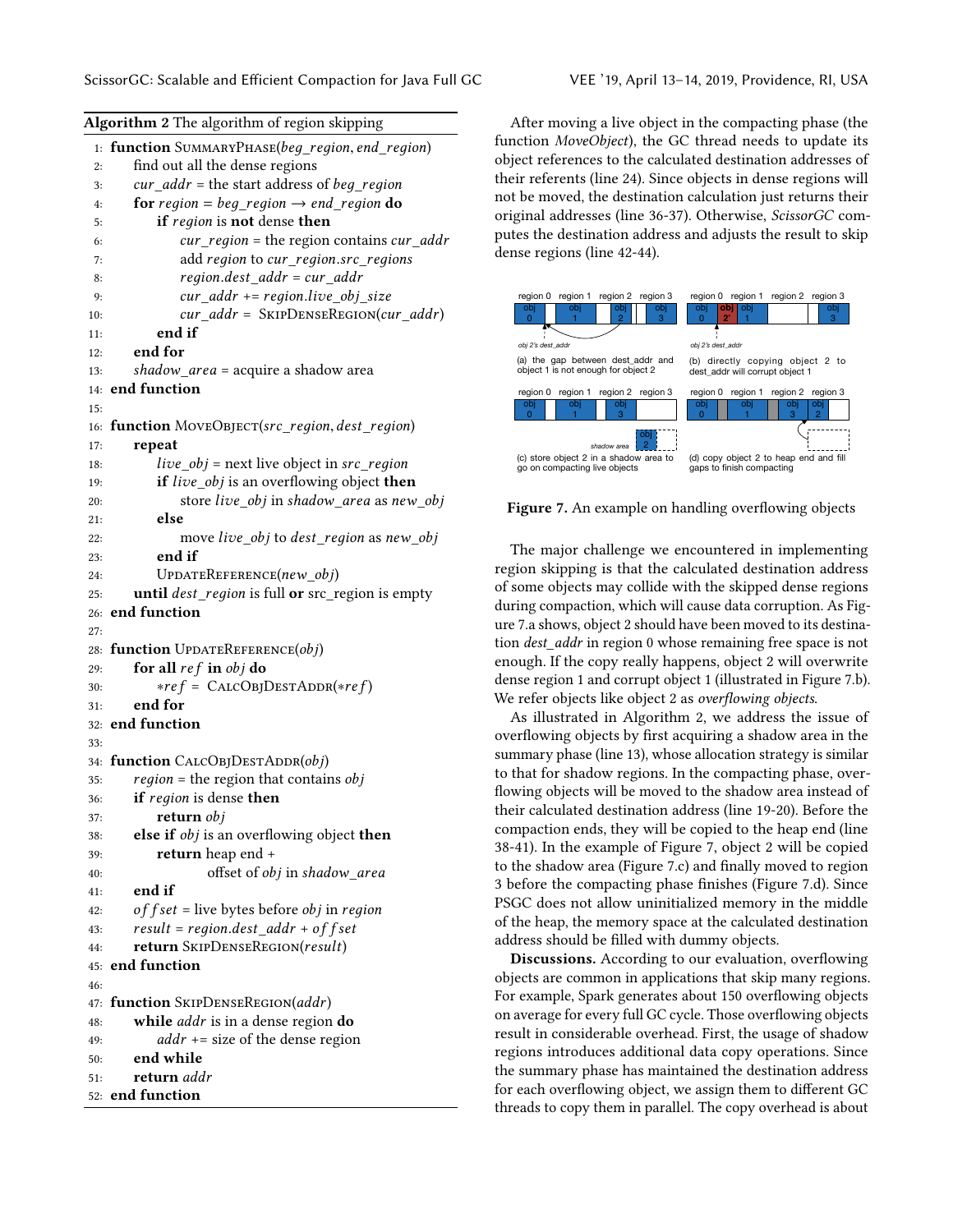4.5% of the GC time. Second, overflowing objects cause fragmentations since their original destination addresses cannot be reused and will be filled with dummy objects as shown in Figure [7.](#page-6-1)d. The resulted memory waste consumes averagely 0.15% of the entire heap size, which is trivial (further discussed in Section [5.6\)](#page-10-0).

Another source of overhead comes from additional calculations in the summary phase and reference update since we have to identify dense regions and specially handle overflowing objects. However, the overhead is also trivial as we illustrate in Section [5.4.](#page-9-1)

## <span id="page-7-0"></span>5 Evaluation

We have implemented ScissorGC on OpenJDK 8u102-b14 with approximately 3000 lines of code. The evaluation is conducted on a machine with dual Intel  $\mathcal{X}\mathsf{eon}^{\mathsf{TM}}$  E5-2618L v3 CPUs (2 sockets, 16 physical cores with SMT enabled) and 64G DRAM. As for benchmarks, we exploit all applications from the DaCapo  $[1]^4$  $[1]^4$  $[1]^4$ , and some from SPECivm2008 [\[23\]](#page-13-5) and IOlden [\[5\]](#page-12-5) suites, as well as  $Snark<sup>5</sup>$  $Snark<sup>5</sup>$  $Snark<sup>5</sup>$ , a memory-intensive large-scale data processing engine. The maximum heap size for each application is set to 3X of its respective minimum heap size and listed in Table [1.](#page-7-3) For the DaCapo applications, we select the default workload and do not configure specific input sizes for SPECjvm2008 benchmarks. All results (except Figure [10\)](#page-9-2) are the average of ten runs after a warm-up run. And we have specified the 95% confidential intervals of results in Figure [11, 11,](#page-10-1) [13,](#page-11-0) and [14.](#page-11-1)

## <span id="page-7-4"></span>5.1 Full GC Throughput Improvement

The performance of full GC is measured by GC throughput, which is computed by the heap size before compaction divided by GC execution time. We mainly use vanilla Open-JDK 8 as our baseline. To understand the effects of the two optimization techniques respectively, we also provide the throughput result with only region skipping enabled.

As shown in Figure [8.](#page-8-0)a, full GC throughput is improved in all benchmarks but fop and pmd, which loses 0.09% and 0.04% throughput respectively. These two applications, as well as jython, do not invoke any full GC except the single System.gc() that DaCapo harness performs before iterations, so ScissorGC hardly works on them. For those improved cases, the throughput improvement ranges from 1.01X (crypto.aes) to 5.59X (perimeter).

Specifically, region skipping mainly works on scimark.fft.large, serial, Derby, and Spark because these applications create many dense regions at runtime while others do not. Region skipping even downgrades GC performance in jython, treeadd and voronoi, as the extra calculating and copying

<span id="page-7-3"></span>

| <b>Benchmark</b>  | <b>Suite</b>  | Heap size (MB) |
|-------------------|---------------|----------------|
| crypto.aes        | SPECivm2008   | 405            |
| scimark.fft.large | SPECjvm2008   | 6750           |
| serial            | SPECjvm2008   | 4050           |
| xml.validation    | SPECjvm2008   | 1140           |
| derby             | SPECjvm2008   | 4950           |
| avrora            | DaCapo        | 10             |
| batik             | DaCapo        | 120            |
| eclipse           | DaCapo        | 285            |
| fop               | DaCapo        | 75             |
| h2                | DaCapo        | 720            |
| jython            | DaCapo        | 75             |
| luindex           | DaCapo        | 21             |
| lusearch          | DaCapo        | 21             |
| pmd               | DaCapo        | 150            |
| sunflow           | DaCapo        | 60             |
| tradebeans        | DaCapo        | 180            |
| tradesoap         | DaCapo        | 180            |
| xalan             | DaCapo        | 35             |
| perimeter         | JOlden        | 810            |
| bisort            | JOlden        | 720            |
| mst               | <b>JOlden</b> | 2180           |
| treeadd           | JOlden        | 2700           |
| tsp               | JOlden        | 2550           |
| voronoi           | JOlden        | 900            |
| health            | JOlden        | 675            |
| pagerank          | Spark         | 43008          |

Table 1. Benchmark heap size

overhead offsets its benefit. To avoid such performance loss, we have implemented an adaptive policy to enable region skipping only when over one-third of destination regions are dense regions.

On the other hand, the shadow region improves the full GC throughput for most benchmarks except for luindex, Spark, crypto.aes, and xml.validation as these applications originally achieve satisfying thread utilization, which leaves little room for optimization. Since the dependencies among regions form a dependency graph, we have used normalized critical path length, which is calculated by the length of the longest dependency chain in the graph divided by the number of regions, to describe the difference in those benchmarks. In our test, the normalized length of the critical path is less than 0.05 for these four applications. As a comparison, the normalized length for Derby is 0.46. This metric suggests that they are hardly affected by chain-like dependencies compared with Derby.

We have also evaluated the thread utilization for Derby to compare that in Figure [4.](#page-3-1) As Figure [10](#page-9-2) indicates, all threads spend most of the time working on destination (or shadow) regions, and the average thread utilization reaches 95.3%, which is 11.9X of that without shadow region optimization.

<span id="page-7-2"></span><span id="page-7-1"></span><sup>4</sup>We exclude the benchmark tomcat, since it has an underlying problem [\[13\]](#page-13-7). <sup>5</sup>We run a pagerank application in Spark 2.3.0 in the local mode, with a dataset consisting of a graph with 5 million edges sampled from the Friendster social network[\[22\]](#page-13-8).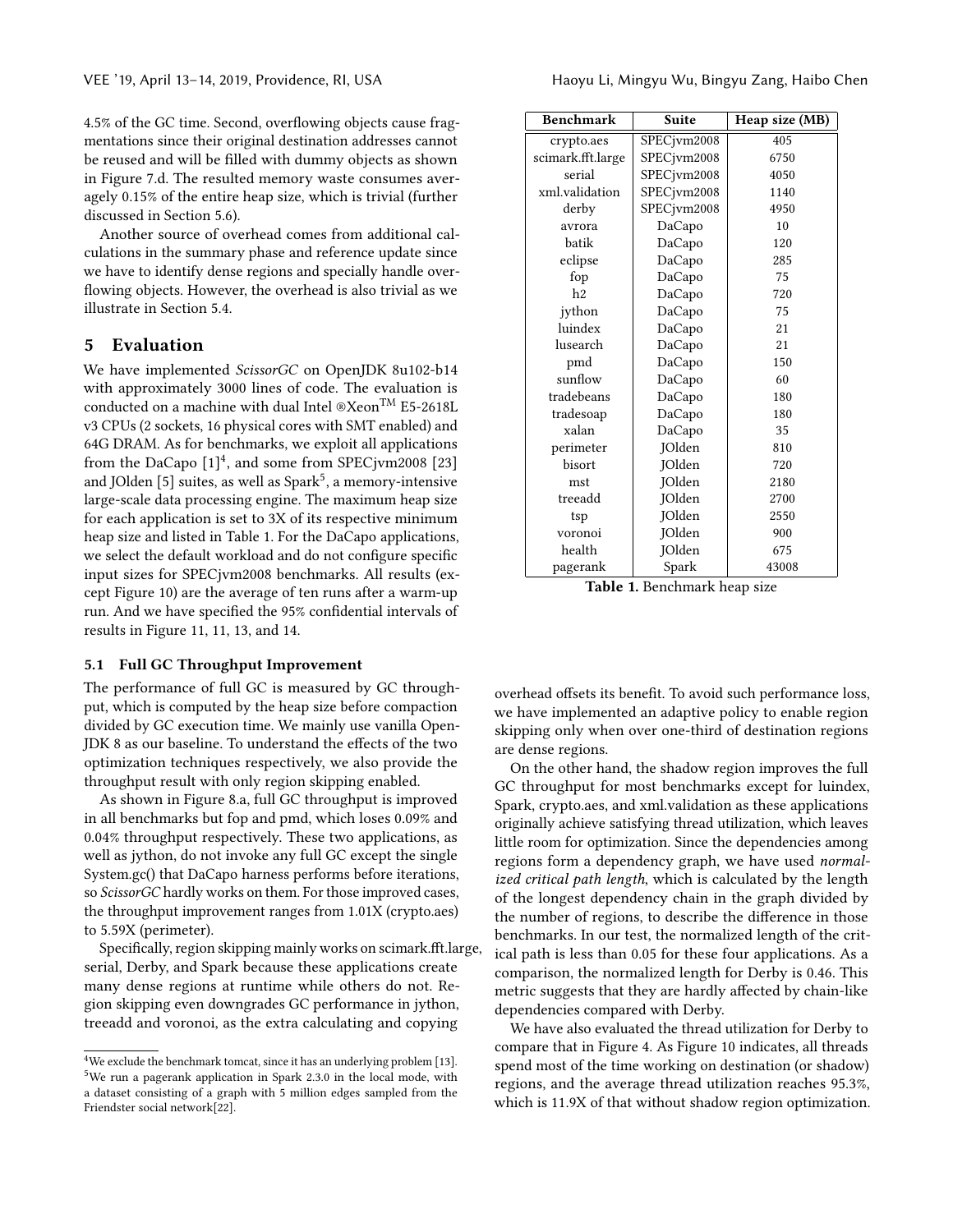<span id="page-8-0"></span>

Figure 8. Full GC throughput improvement

<span id="page-8-1"></span>

Figure 9. Full GC throughput under different multiples of minimum heap size

Figure [9](#page-8-1) focuses on the impact of varying heap sizes on full GC throughput like previous work does [\[9,](#page-12-6) [19\]](#page-13-9). According to their shapes, we divide the curves into six groups as Figure [9.](#page-8-1)(a)-(f). In most cases, the throughput becomes relatively stable once the heap size exceeds a certain multiple of the minimum requirement, e.g., 2X or 3X. But for smaller heaps, GC throughput fluctuates. For example, curves in Figure [9.](#page-8-1)(a)/(b) reach their apices at 2X/1X of the minimum heap size since smaller heaps tend to introduce more frequent full GC, larger numbers of dense regions and severer

region dependencies. But for some cases (like Figure [9.](#page-8-1)(d)/(f)), performance at the minimum heap size is worse, because ScissorGC will allocate excessive shadow regions and run out of empty regions in young space, which hurts the performance.

## 5.2 Application Performance Improvement

We have also evaluated the overall application performance by comparing execution time, as shown in Figure [11.](#page-10-1)a. To summarize, ScissorGC speeds 22 of 26 applications up from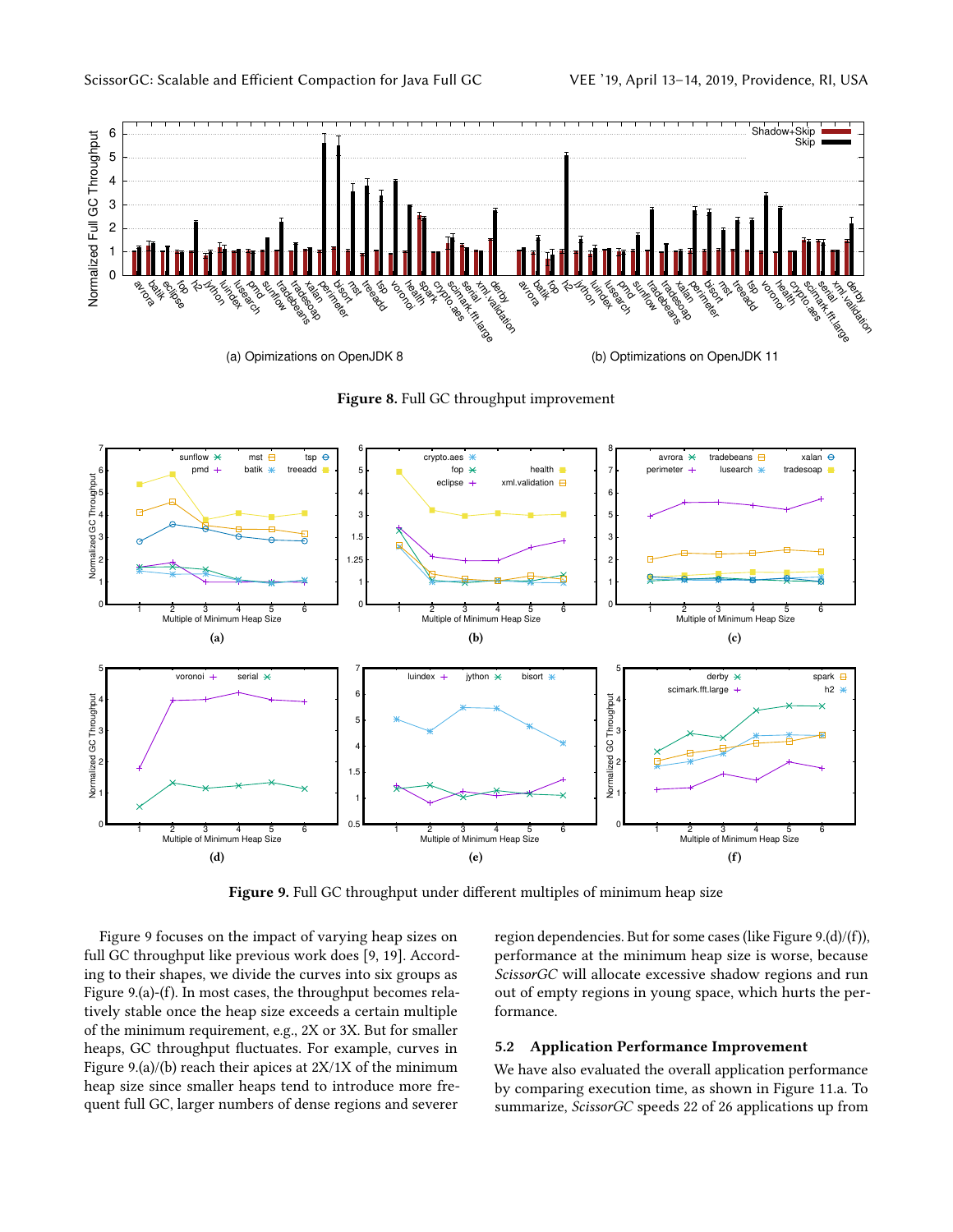<span id="page-9-2"></span>

Figure 10. Optimized thread utilization for Derby

0.5% to 61.8%. Generally, applications with larger working sets benefit more from our optimizations on full GC. For example, Spark exploits the Java heap as a data cache for the datasets, which will occupy a significant portion of the memory space and thereby induce relatively frequent full GC phases. Consequently, Spark gains 20.2% speedup thanks to our optimizations. On the contrary, applications like Derby have relatively small working set and induce few full GC phases, so the improvement on application performance is limited.

## 5.3 Integrated with Other Optimizations

Prior work [\[8,](#page-12-7) [27\]](#page-13-3) has studied the performance of full GC and provides various optimizations. However, our optimization techniques are orthogonal to those optimizations and can be easily integrated with them. To support our claim, we have ported our optimizations on the latest OpenIDK  $11<sup>6</sup>$  $11<sup>6</sup>$  $11<sup>6</sup>$ , whose full GC is improved with the proposal from Yu et al. [\[27\]](#page-13-3), where the reference updating in the compacting phase is accelerated with a result cache. Since our optimizations have nothing to do with the reference updating logic, it is quite simple to port ours into OpenIDK 11. Figure  $8.b^7$  $8.b^7$  indicates that our ScissorGC can further improve the throughput of full GC in OpenJDK 11 for 23 benchmarks from 1.04X to 5.09X, while Figure [11.](#page-10-1)b shows the performance of 20 applications is improved from 0.2% to 49.0%.

#### <span id="page-9-1"></span>5.4 Full GC Breakdown Analysis

Figure [12](#page-10-2) shows the comparison of breakdown for the three phases in full GC between the vanilla and our ScissorGC. The left bar of every benchmark stands for vanilla while the right one stands for ScissorGC. As we mentioned in Section [2,](#page-1-3) the

compacting phase dominates full GC, with 69.0% of the execution time on average. This number drops to 33.5% thanks to our optimizations. The compacting phase of 23 benchmarks speeds up by a range from 1.01X (xml.validation) to 9.2X (bisort). Although our region skipping optimization complicates the summary phase, the overhead is trivial considering its proportion to the overall GC time. Our evaluation indicates that the summary phase takes averagely 8.5% of all three phases with optimizations in ScissorGC (6.2% for vanilla), so the overhead in the summary phase does not affect the performance of full GC much. Meanwhile, as the execution time of the compacting phase dramatically decreases, the marking phase plays a much more important role and contributes to at most 63.3% (for voronoi) of the overall full GC pause, which makes it a potential optimization target in the future.

#### <span id="page-9-0"></span>5.5 Scalability

The chain-like region dependencies are the culprit for limited GC thread utilization in compaction, resulting in poor GC performance and scalability. Since our optimizations have solved the thread utilization issue, we have also studied how ScissorGC improves the GC scalability by evaluating the GC throughput for all benchmarks with different numbers of GC threads (from 1 to 32). To eliminate performance fluctuation introduced by non-deterministic scheduling from the Linux scheduler, we have modified both JVMs to bind GC threads into a fixed core with setaffinity. If the number of GC threads is no more than 8, those threads will be bound to the same NUMA node, but on different physical cores. For 16 GC threads, they are bound to different physical cores respectively, but in two NUMA nodes. For 32 GC threads, they are pinned to different hardware threads. The result for scalability is shown in Figure [13](#page-11-0)[8](#page-9-5)[9](#page-9-6).

ScissorGC has similar performance to the vanilla JVM at 1 thread as work stealing and shadow regions cannot work in the single-thread configuration. Furthermore, the overhead of overflowing objects cannot be mitigated by multithread parallelism and counteracts the benefit brought by region skipping. As the number of GC threads increases, ScissorGC notably improves the GC throughput compared with the vanilla JVM for all benchmarks except for avrora, batik, crypto.aes, and xml.validation. The later two cannot be optimized by shadow regions because the vanilla JVM already achieves relatively satisfying scalability due to much shorter critical paths (analyzed in Section [5.1\)](#page-7-4). As for avrora, the heap only contains 2 4 regions, so the improvement brought by shadow regions is still marginal. Some applications which cannot benefit from the shadow region optimization (like

<span id="page-9-3"></span><sup>&</sup>lt;sup>6</sup>The version of OpenJDK 11 is OpenJDK11+28

<span id="page-9-4"></span><sup>7</sup>Spark and eclipse cannot run with vanilla OpenJDK 11 in our environment, so we exclude it from the OpenJDK 11 evaluation.

<span id="page-9-5"></span> ${}^{8}\rm{x}$ ml.validation lacks data at 1 thread because there is no full GC in that configuration.

<span id="page-9-6"></span> $9$ We select the representative benchmarks from each suite because some curves are in similar shapes. And the complete results can be found at our opensource repo.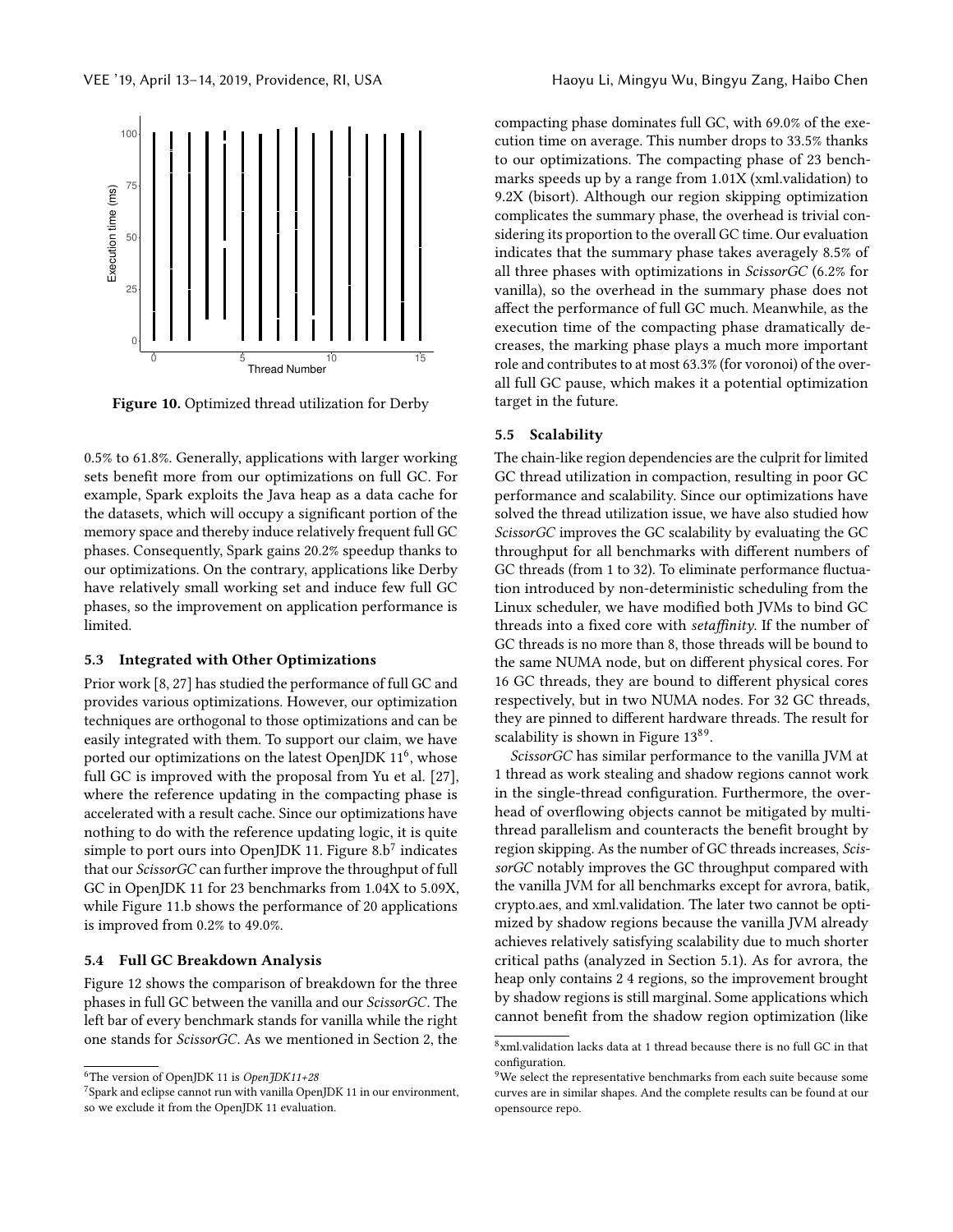<span id="page-10-1"></span>

Figure 11. Application performance improvement

<span id="page-10-2"></span>

Figure 12. Full GC Breakdown Comparison

Spark and scimark.fft.large) still enjoy larger speedup with more GC threads, as the overhead of handling overflowing objects for region skipping is amortized by multiple threads.

Most benchmarks with ScissorGC can scale to 8 cores but some meet an inflection point in 16 or 32 threads. The 16 thread configuration introduces more cross-NUMA memory accesses, while the 32-thread one co-locates two GC threads on a single physical core to leverage SMT. Both NUMA and SMT have been proved harmful for garbage collections and applications in Java [\[8,](#page-12-7) [9,](#page-12-6) [21\]](#page-13-10), which we leave as our future work for further analysis and optimizations.

To conclude, ScissorGC makes full GC much more scalable as it eliminates region dependencies and greatly improves GC thread utilization with shadow regions. It thereby improves the overall GC performance in the multi-core environment.

#### <span id="page-10-0"></span>5.6 Memory Overhead

As handling overflowing objects in region skipping would leave fragmentations near dense regions, which results in memory waste, we have evaluated the fragmentation ratio for each benchmark by dividing the total size of fragments by the size of the whole heap. The result in Figure [14](#page-11-1) only includes a part of benchmarks since the others result in few dense regions and the region skipping optimization is never triggered. In contrast, benchmarks with excessive dense regions, such as derby and Spark, have a relatively higher ratio. Nevertheless, even the highest fragmentation ratio (for serial) is only 1.22% while the average ratio is 0.07%. As a comparison, the dense prefix optimization in vanilla JVM would generate 1.3% fragmentation on average.

We also study the off-heap memory overhead led by shadow regions and compare it with a naive implementation which allocates new memory space each time a GC thread requires a shadow region. Since ScissorGC mainly leverages unused memory in the young space to allocate shadow regions, all benchmarks show weak demand for off-heap memory. In our evaluation, most benchmarks cause zero off-heap memory overhead, as the young space suffices for shadow regions. Only three benchmarks (batik, serial, and scimark.fft.large) require off heap memory to serve as shadow regions since they have a larger memory requirement to store overflowing objects. However, the off-heap memory overhead is only 0.07%, 1.03%, and 0.32% of the heap size respectively. As a comparison, the naive allocation policy (mentioned in Section [4.1\)](#page-4-3) results in 97.79% extra memory consumption of the entire heap size. The overflowing objects usually introduce higher memory pressure than shadow regions in that the memory space they consume cannot be recycled until the compaction finishes. The objects in a shadow region can be copied back once the corresponding heap region becomes available. However, the overflowing objects can only be copied to the heap end when the whole compacting phase is nearly over. Therefore, the memory space consumed by the overflowing objects cannot be recycled and reused during compaction and thereby cause more memory overhead.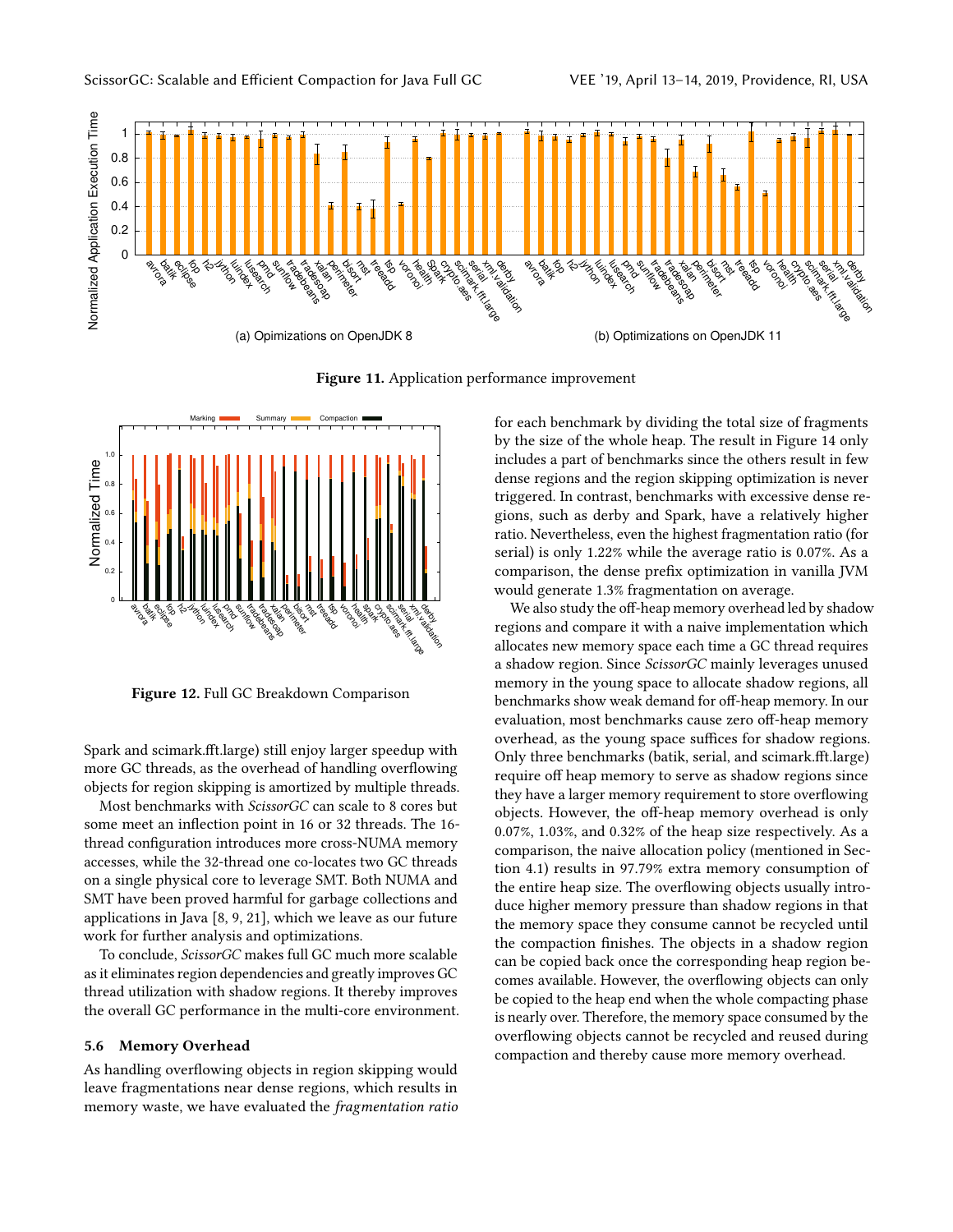<span id="page-11-0"></span>

Figure 13. Full GC Scalability

<span id="page-11-1"></span>

Figure 14. Fragmentation ratio with region skipping

The reduced memory consumption also improves the data locality in copying. Compared with the naive implementation which takes averagely 54.97% more time to fill up a shadow heap region than normal ones, ScissorGC only spends 7.02% more time thanks to better locality.

## 6 Related Work

## 6.1 GC Scalability

The scalability of a garbage collector is crucial for its performance on large-scale multi-core machines. Gidra et al. [\[8\]](#page-12-7) find that PSGC is NUMA-unaware and exploit heavily-contended locks for synchronization and in turn provide corresponding optimizations. Suo et al. [\[24\]](#page-13-11) point out that the unfair lock

acquisitions in the JVM and imperfect scheduling decisions from the Linux CFS scheduler will hurt scalability, and propose optimizations such as annotating GC tasks with scheduling hints. Zhou et al. [\[30\]](#page-13-12) present software configurable locality policies to improve the GC scalability for many-core processors. Our work mainly studies the scalability of the full GC algorithm, which is neglected by most prior work, and finds that the low thread utilization is the main culprit.

Multi-threading garbage collectors have introduced work stealing mechanism for better load balancing and scalability. However, work stealing also introduces considerable overhead and needs to be optimized. Qian et al. [\[20\]](#page-13-13) find that GC threads will suffer from consecutive futile stealing attempts, so they force those threads to terminate to reduce the interferences among threads. Suo et al. [\[24\]](#page-13-11) further maintain an active GC thread pool to eliminate meaningless steals to terminated GC threads. Wessam [\[12\]](#page-12-8) exploits a master thread to adaptively decide the number of GC threads active for stealing based on the size of remaining tasks. Gidra et al. [\[9\]](#page-12-6) propose local mode for NUMA machines to forbid GC threads to steal references from remote NUMA nodes so as to avoid costly cross-node memory access. Our work mainly focuses on enabling more available tasks to improve the success rate of stealing, and we also leverage lock-free mechanisms to reduce the stealing overhead.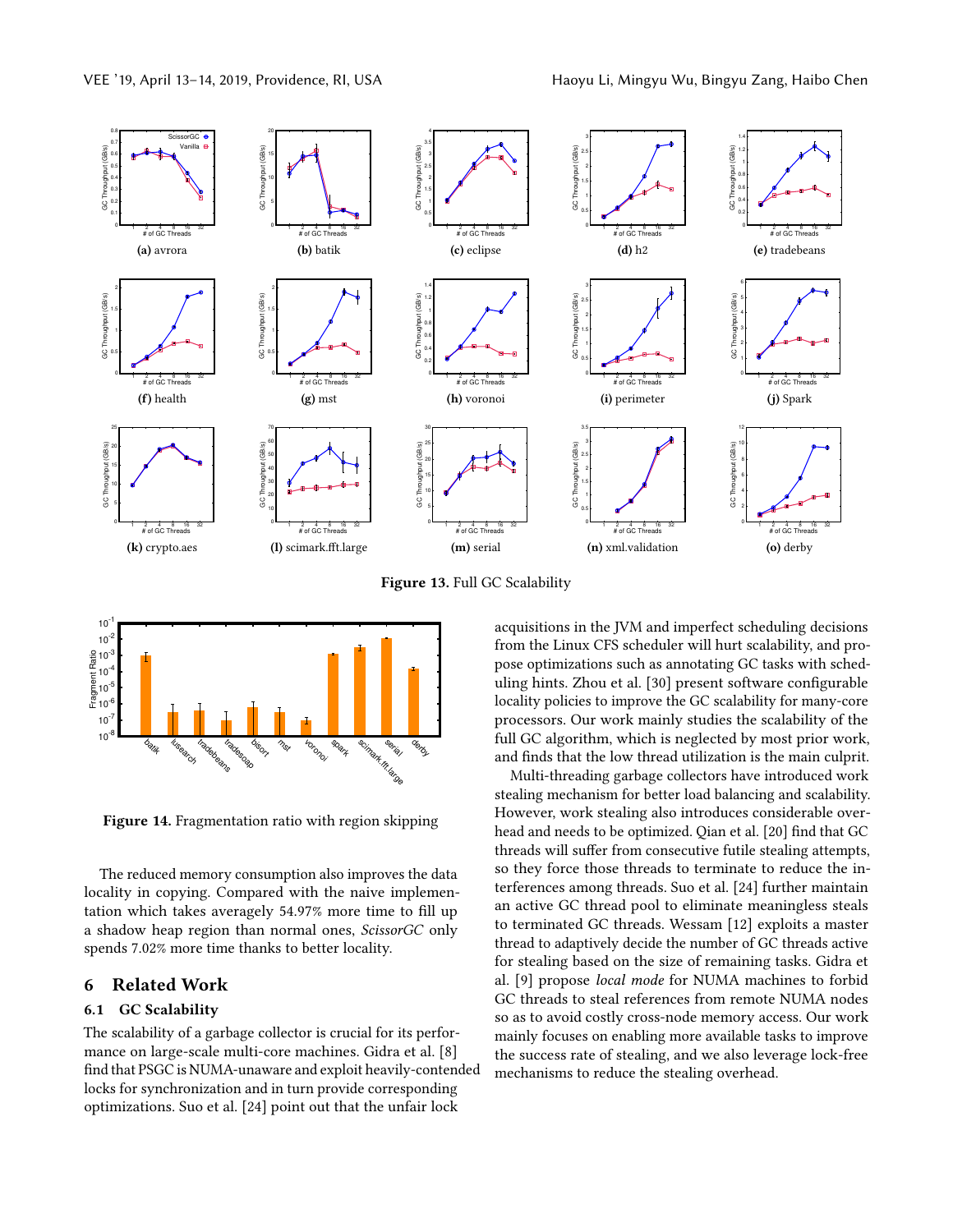#### 6.2 GC on Memory-intensive Workload

Memory-intensive workload greedily requests memory from Java heap and induces much more frequent garbage collections than others. Therefore, optimizations on GC will have a significant impact on the overall performance. Since the allocation pattern of memory-intensive workload does not conform to the generational hypothesis, the region-based garbage collector [\[2,](#page-12-9) [3,](#page-12-10) [10,](#page-12-11) [17\]](#page-13-14) is proposed to avoid unnecessary object copies in generational GC. Nguyen et al. [\[17\]](#page-13-14) propose an epoch-based collector to collect objects only when an epoch ends. Gog et al. [\[10\]](#page-12-11) define regions with different lifetime for allocation and fast collection. Bruno et al. [\[2,](#page-12-9) [3\]](#page-12-10) divide the Java heap into regions with different ages and allocate objects to different regions according to their estimated lifespan and programmers' annotations. Espresso [\[26\]](#page-13-15) instead considers efficient hybrid heap management atop a mix of non-volatile memory (NVM) and DRAM and tailors the GC algorithm for long-lived objects on NVM. Our work mainly studies the excessive dense regions in full GC introduced by memory-intensive workload. Li et al. [\[14\]](#page-13-16) point out that the dense prefix in the stock JVM cannot optimize dense regions which are not in the head of a heap, while ScissorGC further analyzes the composition of dense regions and leverages shadow regions to improve the performance of region skipping.

Other optimizations focus on optimizing GC in memoryintensive workload, but in various scenarios. Yu et al. [\[27\]](#page-13-3) focus on optimizing memory-intensive applications on memoryhungry platforms like Xeon Phi, where GC plays a more important role. Maas et al. [\[15,](#page-13-17) [16\]](#page-13-18) study the GC behavior of memory-intensive applications for distributed scenarios, such as a Spark cluster, and propose several policies to coordinate GC among JVMs in different machines. Those optimizations are orthogonal to ours, and we have integrated our ScissorGC with the work from Yu et al. to gain larger speedup.

## 7 Conclusion

Full GC is a costly stage in Java garbage collectors which may induce prohibitive application pauses especially for large heaps. This paper mainly analyzes the most time-consuming compacting phase in full GC in the Parallel Scavenge garbage collector and uncovers two performance problems: nonscalability due to region-wise dependencies and inefficient compaction resulted with unnecessary data movement. To overcome those problems, this paper proposes ScissorGC, a new compaction algorithm with two corresponding optimizations: shadow regions to eliminate dependencies and enable more threads to run simultaneously, and region skipping to avoid moving regions filled up with live objects. ScissorGC has been implemented on two versions of HotSpot JVM of OpenJDK, and the evaluation shows that ScissorGC helps to

improve both scalability and efficiency of compaction in full GC.

# Acknowledgments

We sincerely thank our shepherd Jan Vitek and the anonymous reviewers for their constructive comments. This work is supported in part by China National Natural Science Foundation (No. 61672345) and National Key Research & Development Program of China (No. 2016YFB1000104). Haibo Chen is the corresponding author.

#### References

- <span id="page-12-4"></span>[1] Stephen M Blackburn, Robin Garner, Chris Hoffmann, Asjad M Khang, Kathryn S McKinley, Rotem Bentzur, Amer Diwan, Daniel Feinberg, Daniel Frampton, Samuel Z Guyer, et al. 2006. The DaCapo benchmarks: Java benchmarking development and analysis. In Proceedings of the 21th Annual ACM SIGPLAN Conference on Object-Oriented Programming, Systems, Languages, and Applications, October 22-26, 2006, USA. ACM, 169–190.
- <span id="page-12-9"></span>[2] Rodrigo Bruno and Paulo Ferreira. 2017. POLM2: automatic profiling for object lifetime-aware memory management for hotspot big data applications. In Proceedings of the 18th ACM/IFIP/USENIX Middleware Conference. ACM, 147–160.
- <span id="page-12-10"></span>[3] Rodrigo Bruno, Luís Picciochi Oliveira, and Paulo Ferreira. 2017. NG2C: pretenuring garbage collection with dynamic generations for HotSpot big data applications. In Proceedings of the 2017 ACM SIGPLAN International Symposium on Memory Management. ACM, 2–13.
- <span id="page-12-1"></span>[4] Yingyi Bu, Bill Howe, Magdalena Balazinska, and Michael D Ernst. 2010. HaLoop: efficient iterative data processing on large clusters. Proceedings of the VLDB Endowment 3, 1-2 (2010), 285–296.
- <span id="page-12-5"></span>[5] Brendon Cahoon and Kathryn S McKinley. 2001. Data flow analysis for software prefetching linked data structures in Java. In Parallel Architectures and Compilation Techniques, 2001. Proceedings. 2001 International Conference on. IEEE, 280–291.
- <span id="page-12-0"></span>[6] David Detlefs, Christine Flood, Steve Heller, and Tony Printezis. 2004. Garbage-first garbage collection. In Proceedings of the 4th international symposium on Memory management. ACM, 37–48.
- <span id="page-12-2"></span>[7] Stephan Ewen, Kostas Tzoumas, Moritz Kaufmann, and Volker Markl. 2012. Spinning fast iterative data flows. Proceedings of the VLDB Endowment 5, 11 (2012), 1268–1279.
- <span id="page-12-7"></span>[8] Lokesh Gidra, Gaël Thomas, Julien Sopena, and Marc Shapiro. 2013. A study of the scalability of stop-the-world garbage collectors on multicores. In Proceedings of the eighteenth international conference on Architectural support for programming languages and operating systems. ACM, 229–240.
- <span id="page-12-6"></span>[9] Lokesh Gidra, Gaël Thomas, Julien Sopena, Marc Shapiro, and Nhan Nguyen. 2015. NumaGiC: a Garbage Collector for Big Data on Big NUMA Machines. In Proceedings of the 20th International Conference on Architectural Support for Programming Languages and Operating Systems. ACM, 661–673.
- <span id="page-12-11"></span>[10] Ionel Gog, Jana Giceva, Malte Schwarzkopf, Kapil Vaswani, Dimitrios Vytiniotis, Ganesan Ramalingan, Derek Murray, Steven Hand, and Michael Isard. 2015. Broom: sweeping out garbage collection from big data systems. In Proceedings of the 15th USENIX conference on Hot Topics in Operating Systems. USENIX Association, 2–2.
- <span id="page-12-3"></span>[11] Joseph E Gonzalez, Reynold S Xin, Ankur Dave, Daniel Crankshaw, Michael J Franklin, and Ion Stoica. 2014. GraphX: Graph Processing in a Distributed Dataflow Framework.. In OSDI, Vol. 14. 599–613.
- <span id="page-12-8"></span>[12] Wessam Hassanein. 2016. Understanding and improving JVM GC work stealing at the data center scale. In Proceedings of the 2016 ACM SIGPLAN International Symposium on Memory Management. ACM, 46–54.